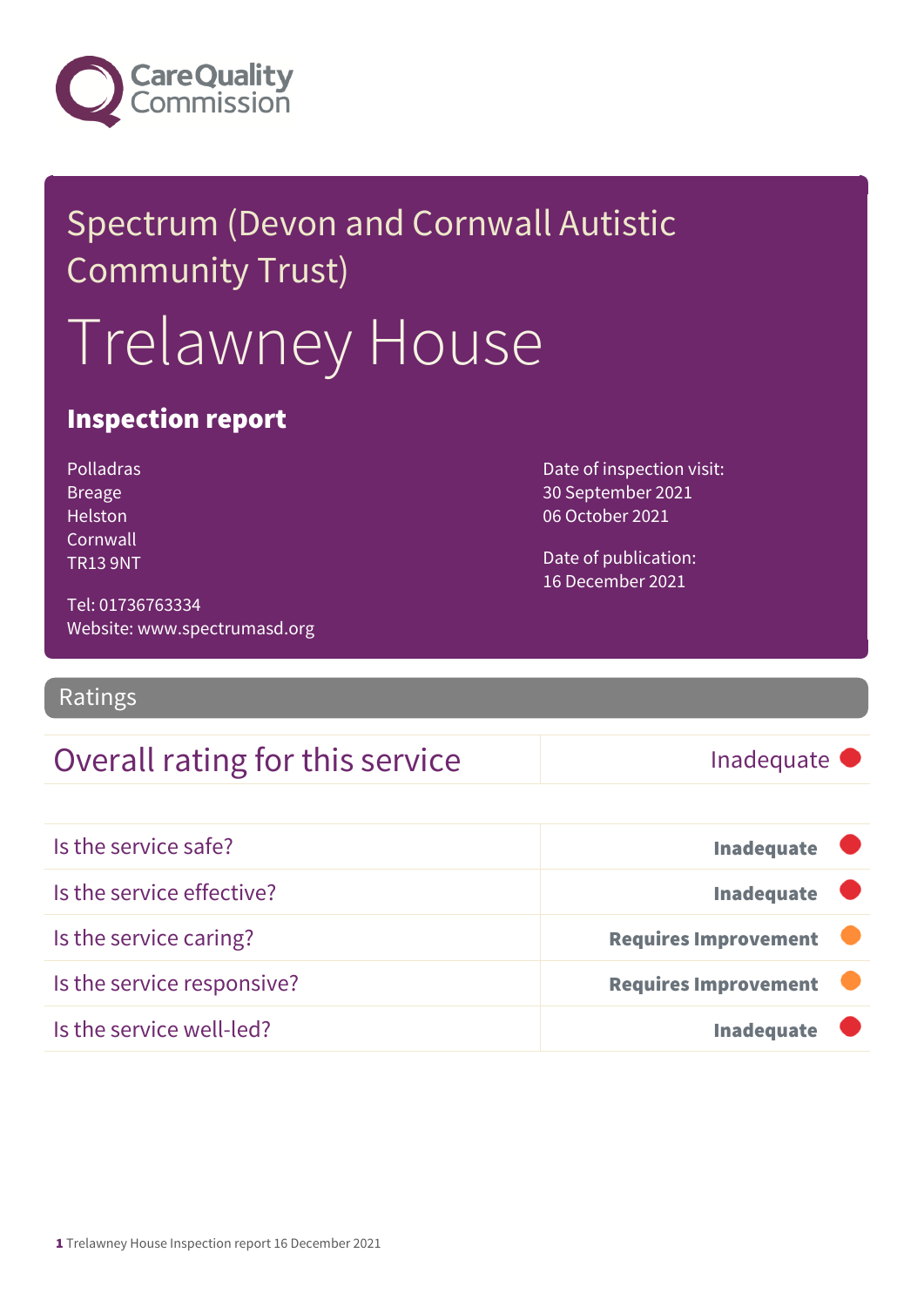## Summary of findings

### Overall summary

#### About the service

Trelawney House is a residential care home providing personal care to six people with a learning disability and/or autism. It is part of the Spectrum (Devon and Cornwall Autistic Community Trust) group, a provider with 15 other similar services across Cornwall. Trelawney House is in a rural location. The nearest town is Helston which is approximately four miles away without public transport links.

People's experience of using this service and what we found

The provider had failed to appropriately report and investigate incidents of alleged abuse. This issue had previously been identified in the last inspection of the service on 10 June 2021. The service's new manager had completed a safeguarding referral following an incident of alleged abuse and this had been forwarded to the provider's nominated individual. This information had not been shared with the local authorities safeguarding team, or the CQC, and the provider had failed to take necessary action to manage the risks posed by the alleged abuser.

At this inspection we found that the service was short staffed. This had previously been found during the inspection on 10 June 2021. Four agency staff had been allocated to support the service. However, staffing levels were restricting people's freedoms within the service, where one person was regularly restricted by being locked in their room. Access to the local community was also restricted.

Records showed that the service was regularly aiming only to achieve minimum safe staffing levels within the service, as opposed to the commissioned levels of support designed to enable people to have fulfilling lifestyles and access the community. At night the service was also regularly operated at emergency minimum staffing levels and on one recent occasion the night staffing level had been unsafe. Staffing levels planed for the two days following our first inspection day were judged to be unsafe. There was no information available to staff on staffing arrangements for the following week. We sought assurance from the provider during the first day of the inspection that staffing levels would be increased and a rota developed. This information was then provided.

We expect health and social care providers to guarantee autistic people and people with a learning disability the choices, dignity, independence and good access to local communities that most people take for granted. Right Support, right care, right culture is the statutory guidance which supports CQC to make assessments and judgements about services providing support to people with a learning disability and/or autistic people. This service was unable to demonstrate how they were meeting the underpinning principles of Right support, right care, right culture.

#### Right support:

• The model of care and the environment of the service did not meet peoples' current needs. Prompt action had not been taken to address and resolve these issued which had impacted on peoples' independence.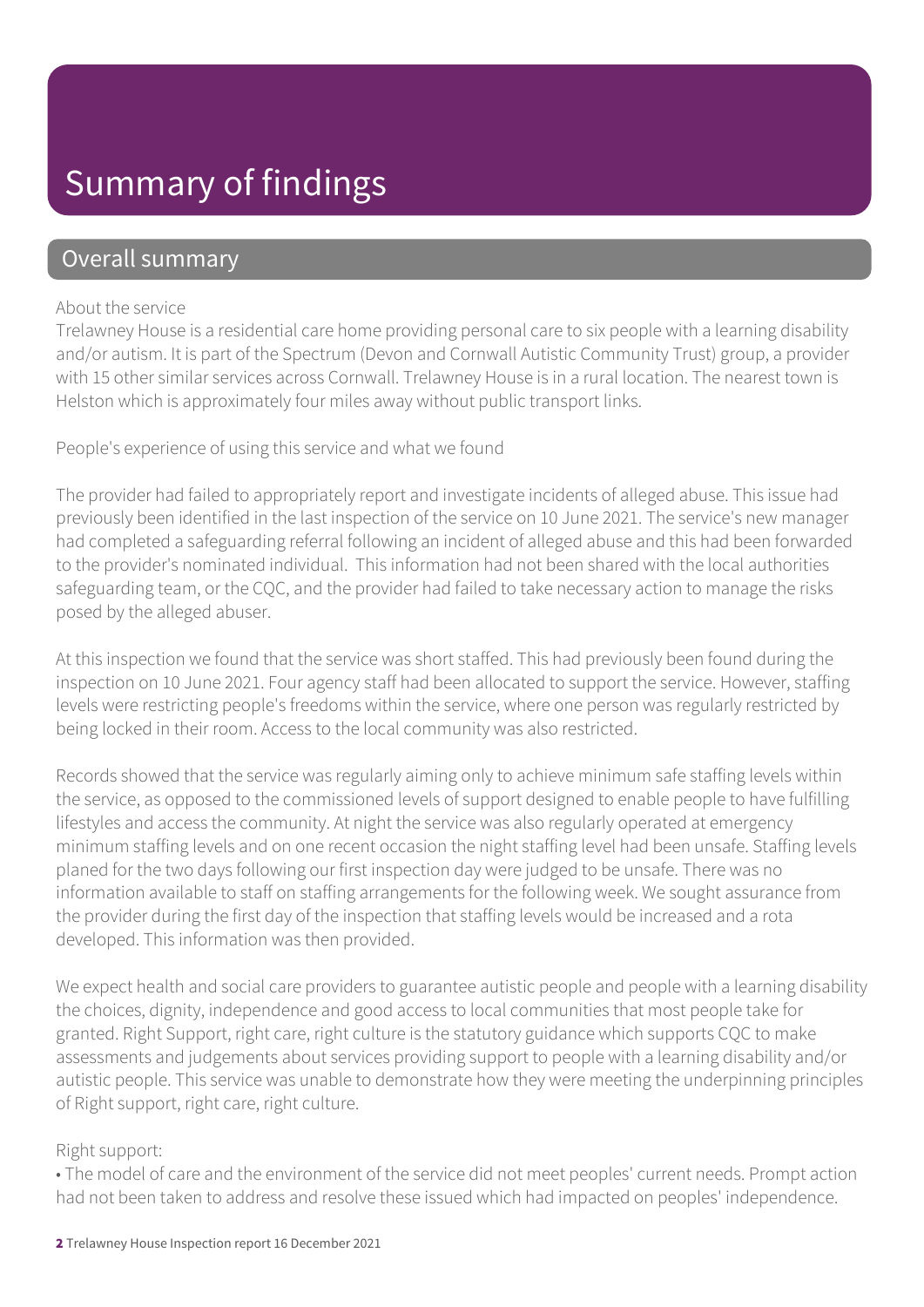#### Right care:

• Known issues in relation to the noise level in the service during the day and at night had not been appropriately addressed. This had severely negatively impacted on people's wellbeing and led to one person becoming increasingly isolated.

#### Right culture:

• The ethos, values, attitudes and behaviours of the provider and it's leaders did not enable people using the service to experience empowered lives. The provider did not work effectively with partners to ensure people's safety.

Medicines were not managed safely, and the provider had not yet addressed the recommendation issued following our last inspection about where medicines were stored.

Incidents where unauthorised techniques were used to support people when anxious or upset had not been appropriately investigated. Poor record keeping meant it was not possible for lessons to be learned following incidents.

People did not receive the support they needed to eat and drink. Prompt action had not been taken to make necessary alterations to the service to enable a person with declining mobility to maintain their independence.

People were not supported to have maximum choice and control of their lives and staff did not support them in the least restrictive way possible and in their best interests. Policies and systems in the service did not support this practice. Conditions associated with authorisations to deprive people of their liberty (DoLS) had not been complied with.

We received mixed feedback about the service's current manager from staff and people 's relatives. The new manager had been unable to resolve issues in relation to the lack of rotas in the service before going on leave and the provider had failed to give the service additional support to resolve this issue.

Accurate records of incidents and the support people had received had not been maintained. Information provided by the current manager after the inspection, and about the staffing level achieved in the weeks prior to the inspection, did not match with information gathered during the site visit. The provider had failed to address and resolve the breaches of regulations identified during our previous inspection in June 2021.

For more details, please see the full report which is on the CQC website at www.cqc.org.uk

#### Rating at last inspection and update

The last rating for this service was requires improvement (published 23 September 2021). The Commission took enforcement action following that inspection and warning notices were issued in relation to breaches of regulations 17 and 18 of the Health and Social Care Act 2008 (Regulated Activities) Regulations 2014. In addition, the provider was asked to develop action plans detailing how breaches of Regulation 13 of the Health and Social Care Act 2008 (Regulated Activities) Regulations 2014 and Regulation 18 of the Care Quality Commission (Registration) Regulations 2009 would be addressed.

At this inspection we identified repeated breaches of these four regulations and additional beaches of the regulations were also identified.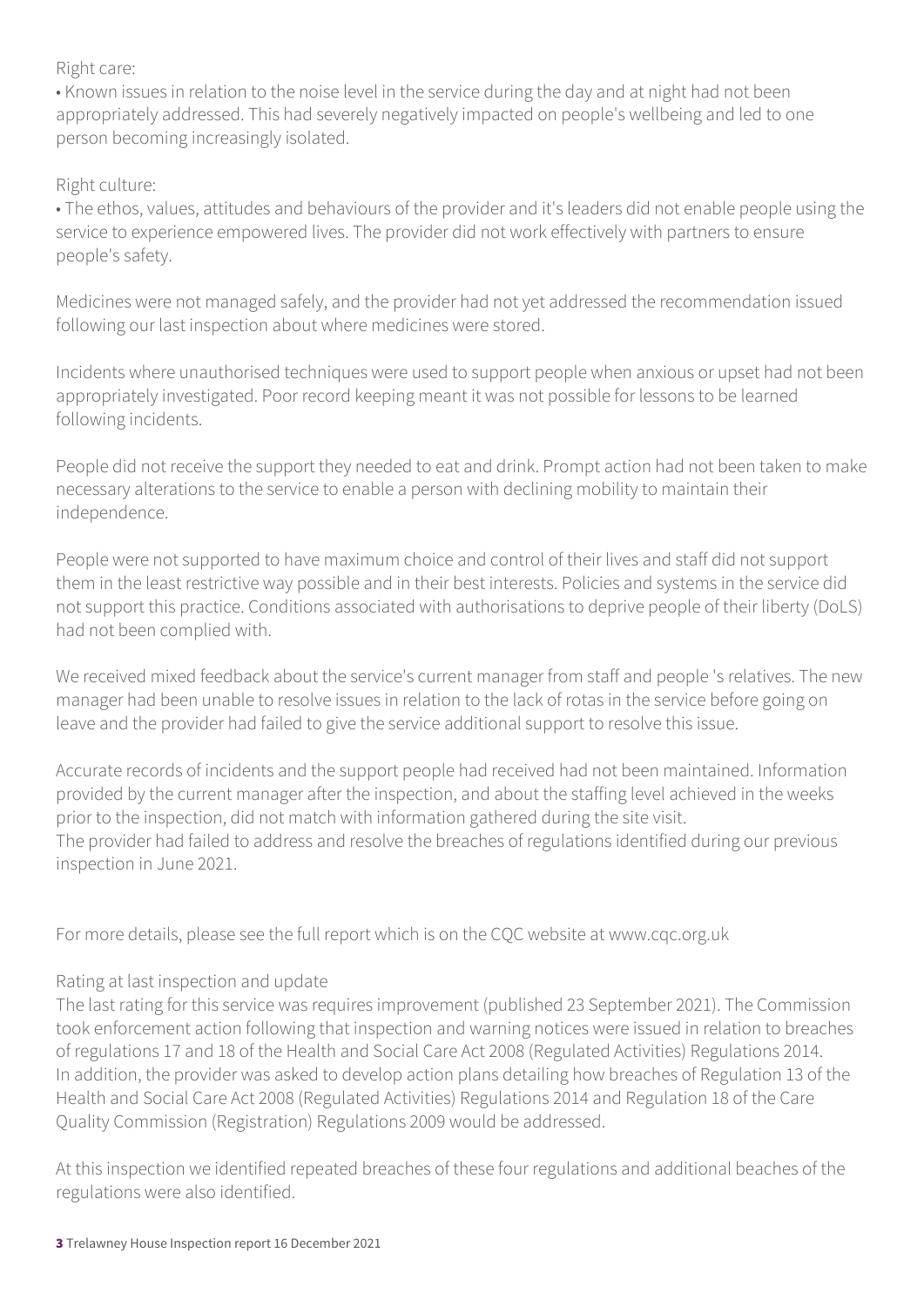The service has now been rated inadequate. This service has been rated requires improvement for the last four consecutive inspections.

#### Why we inspected

The inspection was prompted in part due to concerns received about how the provider was safeguarding people from abuse. A decision was made for us to inspect and examine those risks.

In addition, we undertook this inspection to check whether the Warning Notices we previously served in relation to Regulation 17 and 18 of the Health and Social Care Act 2008 (Regulated Activities) Regulations 2014 had been met.

As a result, we undertook an inspection to review the key questions of safe, effective, caring, responsive and well-led.

#### Enforcement

We are mindful of the impact of the COVID-19 pandemic on our regulatory function. This meant we took account of the exceptional circumstances arising as a result of the COVID-19 pandemic when considering what enforcement action was necessary and proportionate to keep people safe as a result of this inspection. We will continue to discharge our regulatory enforcement functions required to keep people safe and to hold providers to account where it is necessary for us to do so.

We have identified that the warning notices issued following the last inspection in relation to staffing and good governance had not been complied with. In addition, we identified repeated breaches in relation to safeguarding people from abuse and notifying CQC of significant events. new breaches in relation to person centred care, safe care and treatment, meeting nutritional and hydration needs, and premises and equipment, were also identified.

Full information about CQC's regulatory response to the more serious concerns found during inspections is added to reports after any representations and appeals have been concluded.

#### Follow up

We will meet with the provider following this inspection to discuss how they will make changes to ensure they improve their rating to at least good. We will work with the local authority to monitor progress. We will return to visit as per our re-inspection programme. If we receive any concerning information we may inspect sooner.

#### Special Measures

The overall rating for this service is 'Inadequate' and the service is therefore in 'special measures'. This means we will keep the service under review and, if we do not propose to cancel the provider's registration, we will re-inspect within 6 months to check for significant improvements.

If the provider has not made enough improvement within this timeframe. And there is still a rating of inadequate for any key question or overall rating, we will take action in line with our enforcement procedures. This will mean we will begin the process of preventing the provider from operating this service. This will usually lead to cancellation of their registration or to varying the conditions of the registration.

For adult social care services, the maximum time for being in special measures will usually be no more than 12 months. If the service has demonstrated improvements when we inspect it. And it is no longer rated as inadequate for any of the five key questions it will no longer be in special measures.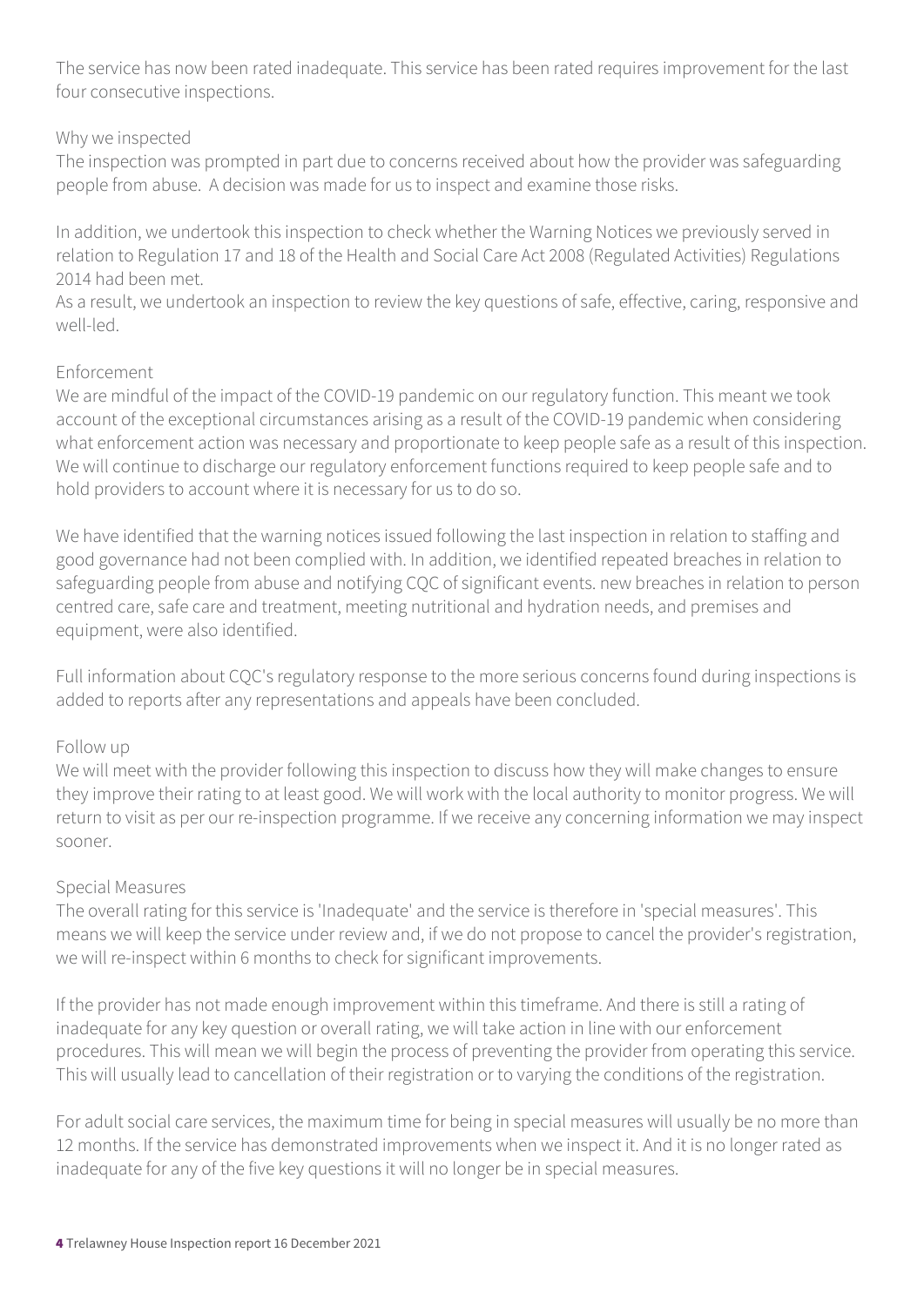### The five questions we ask about services and what we found

We always ask the following five questions of services.

| Is the service safe?                          | <b>Inadequate</b>           |
|-----------------------------------------------|-----------------------------|
| The service was not safe.                     |                             |
| Details are in our safe findings below.       |                             |
| Is the service effective?                     | <b>Inadequate</b>           |
| The service was not effective.                |                             |
| Details are in our effective findings below.  |                             |
| Is the service caring?                        | <b>Requires Improvement</b> |
| The service was not always caring.            |                             |
| Details are in our caring findings below.     |                             |
| Is the service responsive?                    | <b>Requires Improvement</b> |
| The service was not entirely responsive.      |                             |
| Details are in our responsive findings below. |                             |
| Is the service well-led?                      | <b>Inadequate</b>           |
| The service was not well-led.                 |                             |
| Details are in our well-Led findings below    |                             |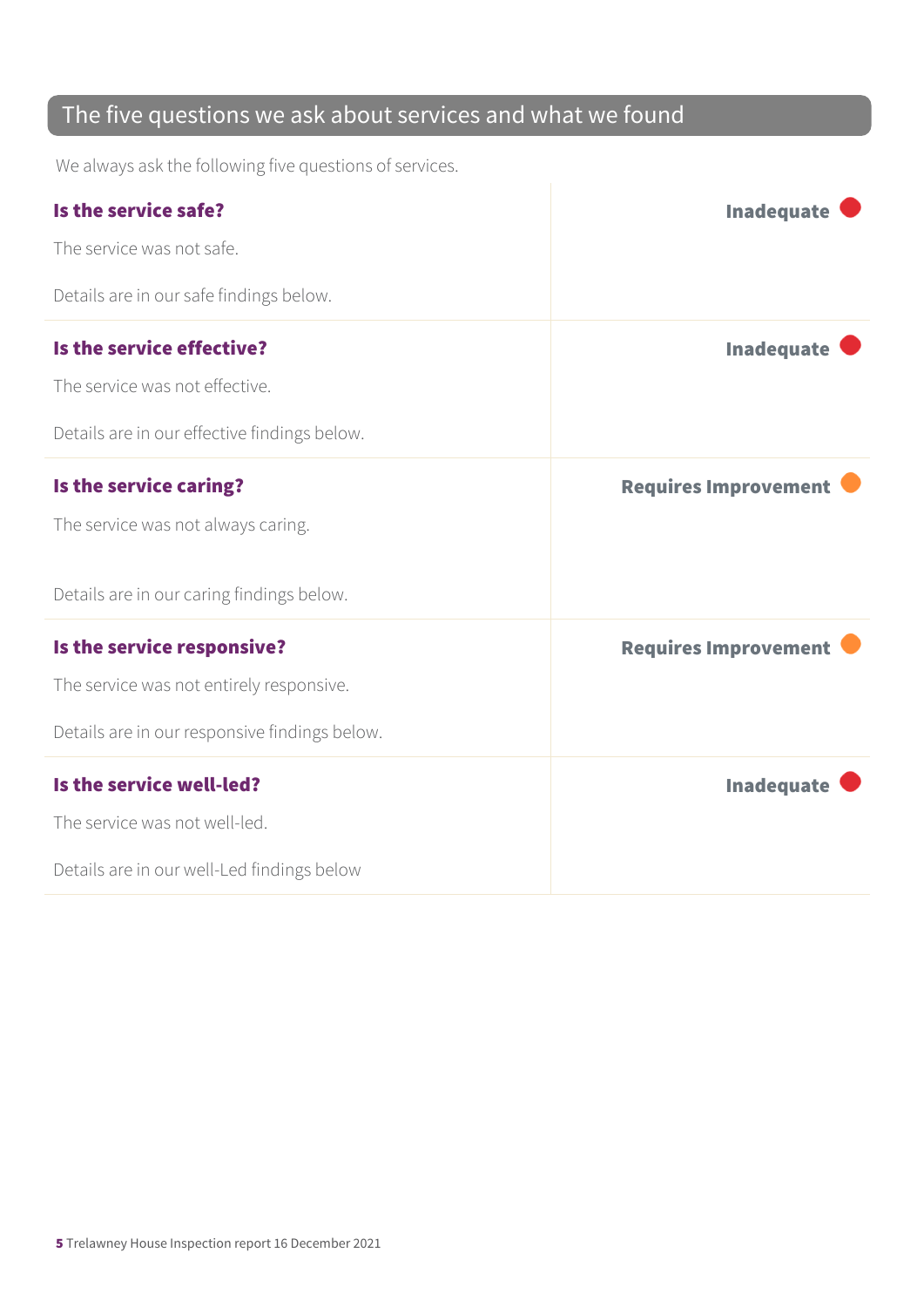

# Trelawney House Detailed findings

### Background to this inspection

#### The inspection

We carried out this inspection under Section 60 of the Health and Social Care Act 2008 (the Act) as part of our regulatory functions. We checked whether the provider was meeting the legal requirements and regulations associated with the Act. We looked at the overall quality of the service and provided a rating for the service under the Care Act 2014.

As part of this inspection we looked at the infection control and prevention measures in place. This was conducted so we can understand the preparedness of the service in preventing or managing an infection outbreak, and to identify good practice we can share with other services.

Inspection team The inspection was completed by two inspectors.

#### Service and service type

Trelawney House is a 'care home'. People in care homes receive accommodation and nursing or personal care as a single package under one contractual agreement. CQC regulates both the premises and the care provided, and both were looked at during this inspection.

The service did not have a manager registered with the Care Quality Commission. A new manager had been appointed to the service in July 2021 and intended to apply to the commission to become registered. Registered managers and providers are legally responsible for how the service is run and for the quality and safety of the care provided.

Notice of inspection This inspection was unannounced.

#### What we did before inspection

We reviewed information we had received about the service since the last inspection. We used the information the provider sent us in the provider information return. This is information providers are required to send us with key information about their service, what they do well, and improvements they plan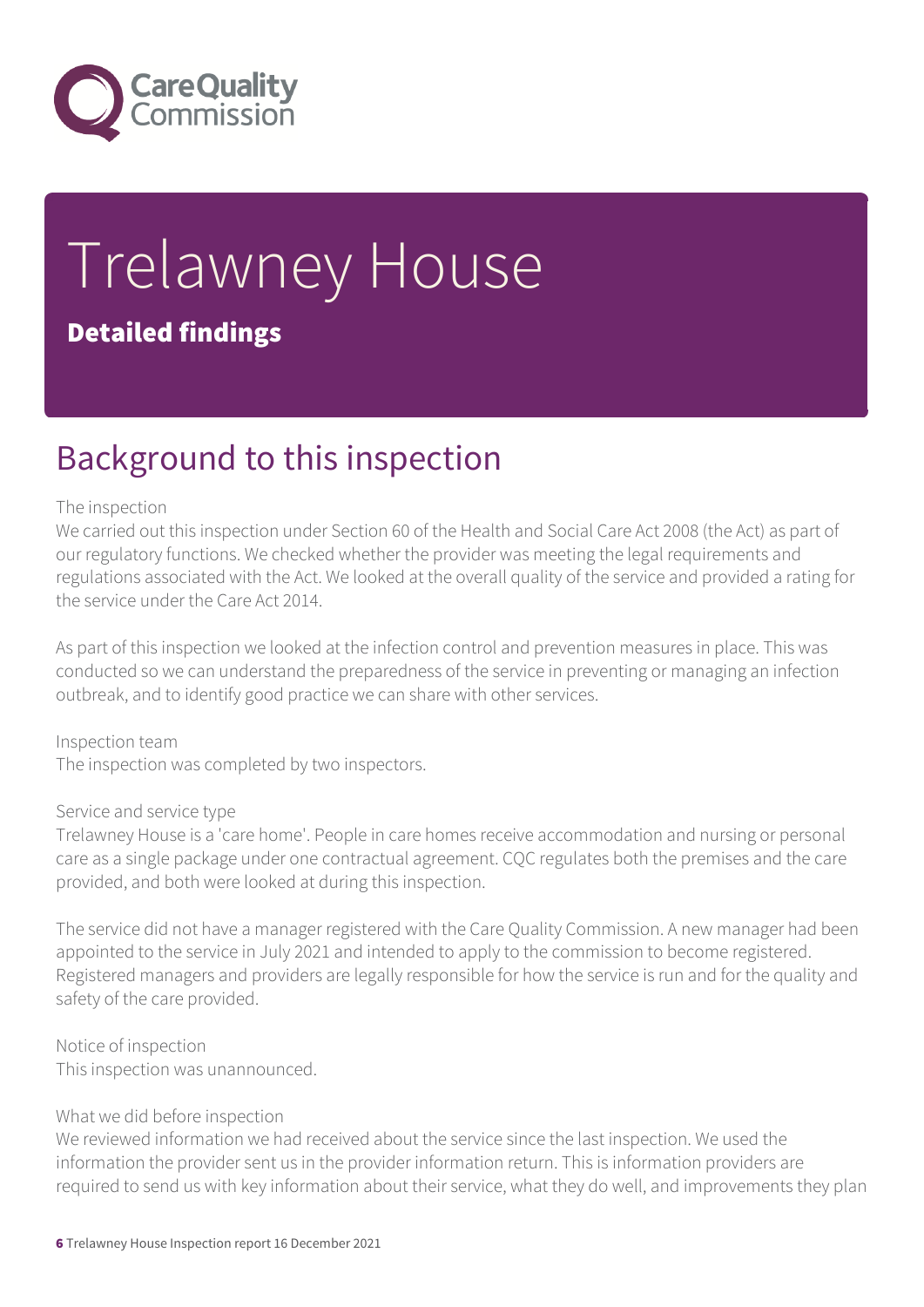to make. This information helps support our inspections. We used all information available to plan our inspection.

#### During the inspection

We met and spoke with all six people who used the service. We spoke with eight members of staff, the service's current manager, the regional manager responsible for the service, and the provider's Deputy Head of Operations. In addition, we asked to speak with the providers nominated individual, but they were unavailable. We completed observations of the quality of care and support provided in the service's communal areas during both days of our inspection. This helped us to understand the experiences of people who we were unable to communicate with effectively.

We reviewed a range of records. This included three people's care records and medication records. We looked at a staff file in relation to recruitment and a range of records relating to the management of the service.

#### After the inspection

We reviewed documents requested during the inspection and completed an analysis of staffing levels currently in place and the effectiveness of these staffing levels. We spoke with three people's relatives by telephone and sought and received feedback from four professionals who worked with the service regularly.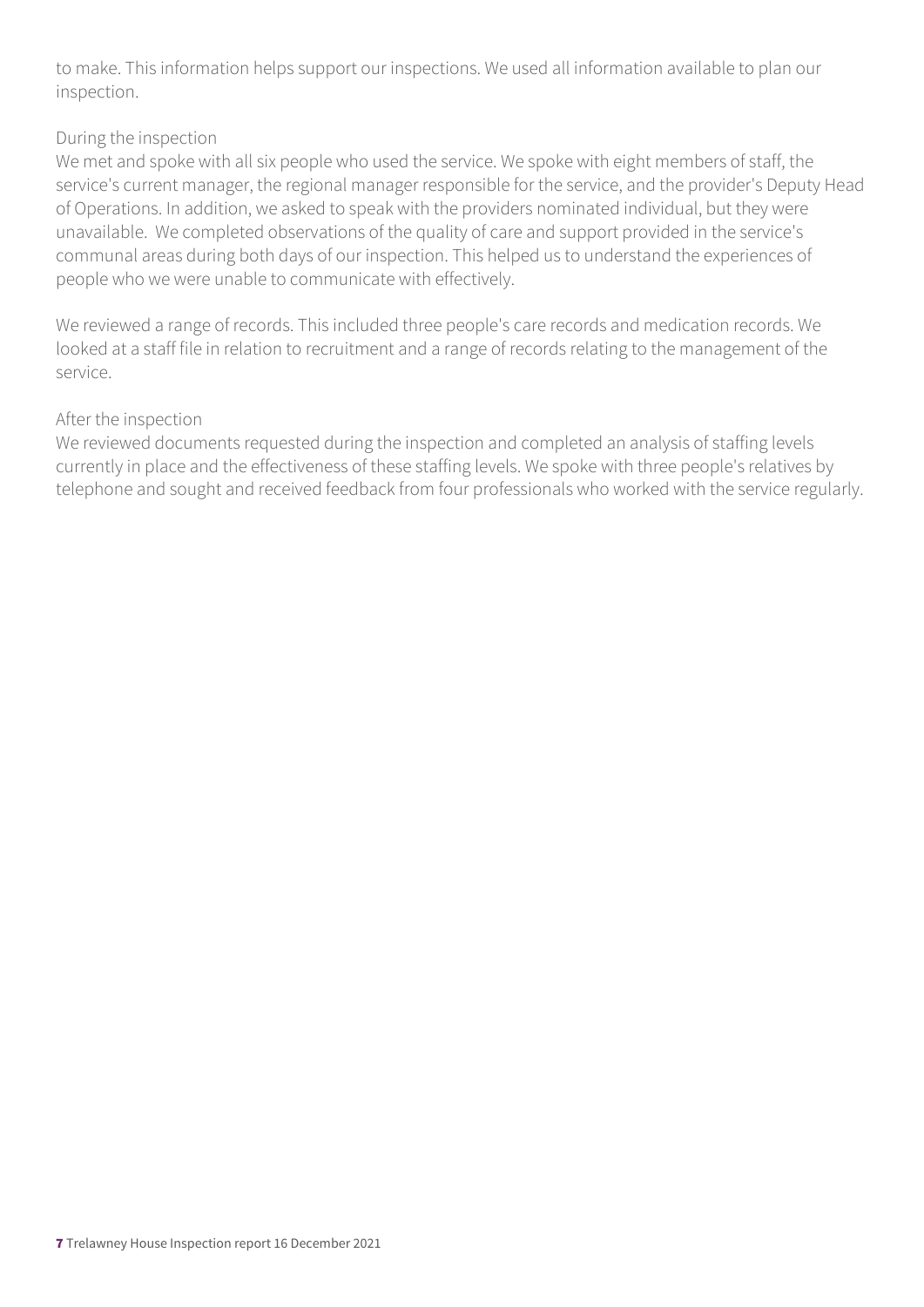### Is the service safe?

## Our findings

Safe – this means we looked for evidence that people were protected from abuse and avoidable harm.

At the last inspection this key question was rated as requires improvement. At this inspection this key question has deteriorated to inadequate. This meant the service was not safe and there was limited assurance about safety. There was an increased risk that people could be harmed.

Systems and processes to safeguard people from the risk of abuse

 At our last inspection we found the provider's systems and processes to protect people from abuse were not operated effectively. When incidents of abuse occurred, they had not been reported to the local authorities safeguarding team for investigation.

At this inspection we found these processes had not improved and this exposed people to ongoing risk of harm.

● Staff at Trelawney House had a good understanding of safeguarding and whistleblowing procedures. When the provider had failed to act to ensure people's safety, following incidents of suspected abuse, concerns were shared about this with CQC and the local authority. A Whistle-blower had reported concerns about three separate specific incidents of alleged abuse involving agency staff prior to this inspection. These issues in combination with other areas of concern lead to this inspection taking place.

● During the inspection we reviewed records of a serious incident where an agency staff member was heard mocking a person while providing personal care and was observed by staff washing the person's hands aggressively. The person subsequently spoke with staff about the incident. Staff reported this to the manager who instructed staff to remove the agency staff member from the service.

● The manager subsequently completed a safeguarding referral form and forwarded this to the provider's nominated individual, as required by the providers procedures, for review and submission to the local authority. This completed safeguarding alert was not submitted to the local authority. No reasonable explanation had been given by the provider, explaining why this alert was not submitted.

• The commission made a safeguarding alert following the first day of the inspection in relation to this incident. The provider initially failed to give the local authority details of the staff member involved and had not made the necessary referral to the DBS in relation to this incident. This meant the risk posed by this member of staff to vulnerable adults was not appropriately managed and people were exposed to ongoing risk of harm.

● A whistle-blower raised concern about two other alleged incidents they reported had occurred in the service. One incident involved the use of a door being held closed by an agency staff to restrain a person, for whom this technique was not approved. The manager and the provider's representative were both aware of this incident when spoken with but no details of the incident or any subsequent investigation were available in the service's records. The provider's representative told us, staff had used incorrect language in their records and that there had not been an unauthorised restraint. The commission asked to see the records of this incident and the investigation completed into the incident, but this information was not provided.

●The third incident was alleged to have involved an agency staff member speaking inappropriately to a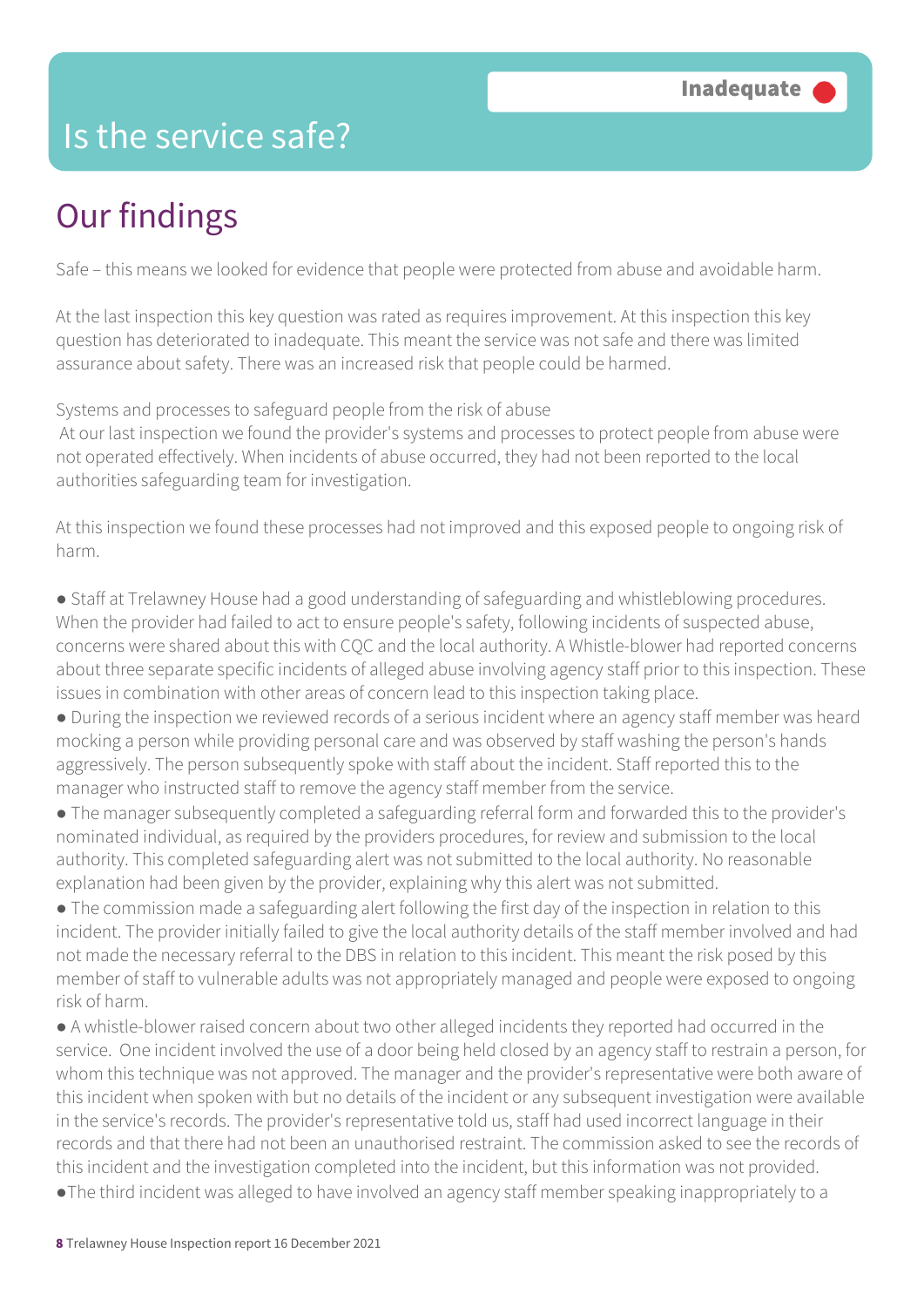person they supported. No daily records or incident reports had been completed for the person on that day. The lack of daily care records meant it was not possible to establish how the person had been supported on the day of this alleged incident.

● One person needed 2:1 support while they were awake. However, support grids showed that on seven occasions this person had been allocated only one staff member to support them. Safeguarding investigations had previously identified that this person was regularly locked in their room when staff were not with them. During both inspection days we noted this person was locked in their room contrary to DoLS conditions introduced in response to the previous safeguarding investigations. This meant the person's rights and freedoms were wrongly restricted.

The provider did not have appropriate systems in place to protect people from abuse. This was a repeated breach of Regulation 13 of the Health and Social Care Act 2008 (Regulated Activities) Regulations 2014.

#### Staffing and recruitment

At the last inspection the provider had failed to provide sufficient numbers of staff to ensure people living at the service were safe. This was a breach of Regulation 18 (Staffing) of the Health and Social Care Act 2008 (Regulated Activities) Regulations 2014.

Not enough improvement had been made at this inspection and the provider was still in breach of regulation 18.

● At our last inspection the registered manager told us, a minimum of six staff on duty were needed to keep people safe. A handwritten amendment had been made to the service's contingency plan recording the emergency minimum staffing level was six. Rotas showed the service had regularly planned to operate at the minimum safe staffing level of six.

• The present manager had reviewed the service's contingency policy and reduced the emergency minimum safe staffing levels. This policy now indicated that a minimum of five staff would be needed to keep people safe. The policy recognised on these occasions staff would be unable to support people to engage with activities or tasks. We were not provided with an explanation as to why the manager believed fewer, less experienced staff were sufficient to keep people safe. No reduction in people's specific support needs had been identified since our last inspection.

● Prior to the inspection the commission received information of concern in relation to the staffing arrangements at night. As a result, the first day of this inspection began shortly before 07:00 while night staff were on duty in the service. We found the service had operated at emergency minimum staffing levels overnight, as there had been only one waking night staff member on duty with two sleep in staff available if required.

● However, there were shortages of night staff at Trelawney House and records showed the service was regularly planning to operate at the emergency minimum safe staffing levels. Staff reported the service only currently had one full time member of night staff available. A staff member told us, "One waking night staff is off sick, one left, one is on holiday and so [we] only have one waking night staff". This shortage of night staff meant day staff and agency staff were having to be used to cover night shifts. Staff told us, "It should be two waking and one sleeping but we have been running on one waking night [and two sleep ins]" and "It is getting more normal to be two sleep-ins and a waking". On the 27 September records showed the service had been unsafe overnight as only two staff had been present in the service.

● At this inspection, we again found the service had a high number of staff vacancies and that agency staff were routinely being used. Staff said, "We have lost a lot of staff recently" and "We have lost so many [staff], it is an endless string of [staff] who have been leaving". The manager told us, "[There are] nine vacancies in total" and an additional two staff had planned to leave the service during the week of the inspection. This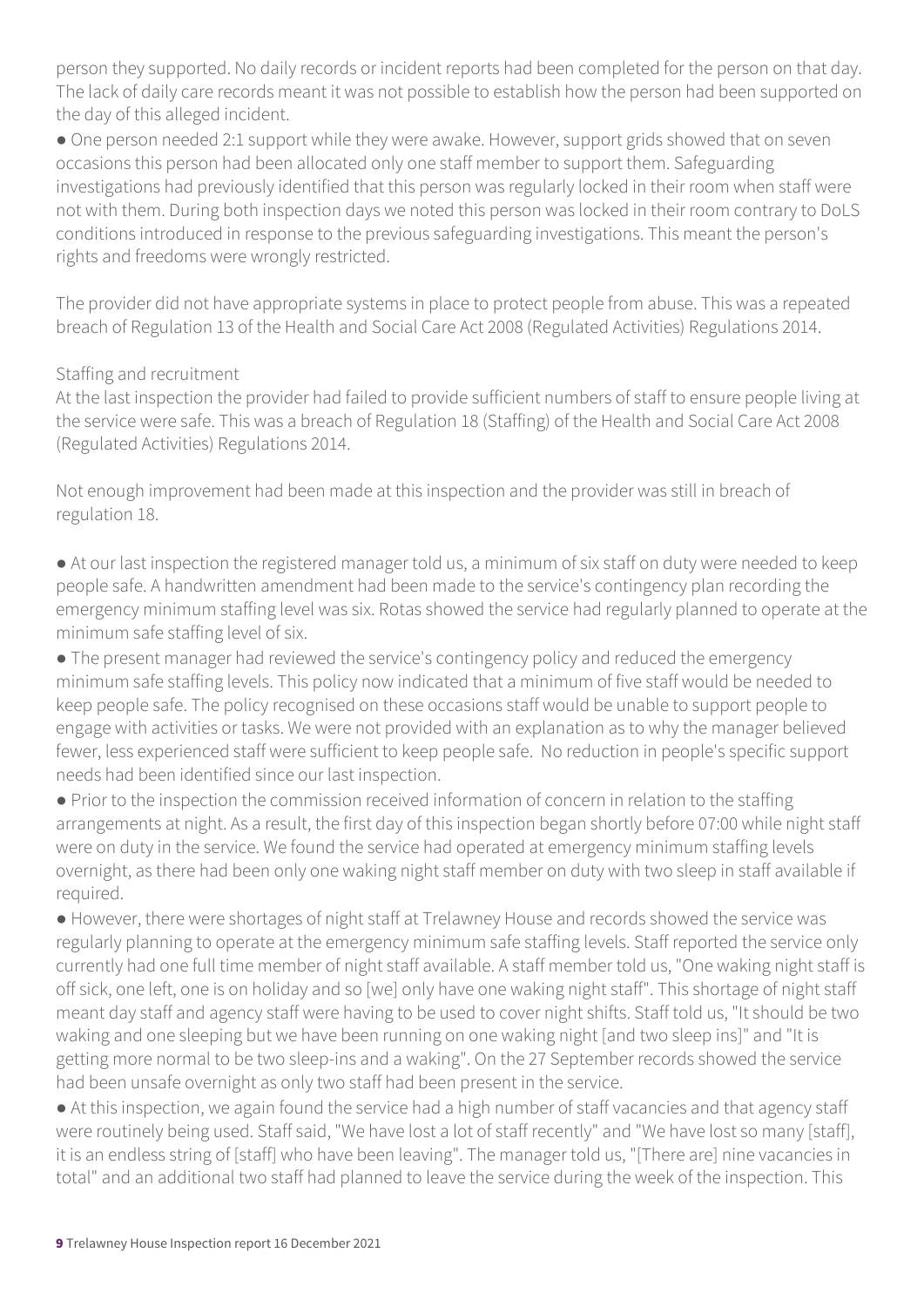further reduction in staffing had the potential to further impact on people's choice of activities and the quality of support they received.

● The service did not have an operational rota in place at the time of the inspection detailing on which days and times staff were due to be on duty. Instead, a support grid detailing which staff were due to support people was being used. Staff told us, "The rota file has gone missing, so we have had a handwritten rota for three weeks" and "Apparently the ideal rota got deleted off the system. We have been trying to get it sorted out for quite a while." The manager reported they had attempted to set up a new rota before going on leave but this had been unsuccessful.

● On the first day of our inspection there was no information available in the service detailing when staff were due to be on duty in the following week. Staff told us this was challenging as not knowing when they would be working meant they were unable to plan when they would need to be at work to support people. This is discussed further in the Well Led section of the report.

● The support grid in use, showed staffing levels for the following two days would be unsafe. This was raised with the provider as a specific safety concern during the first day of the inspection. The provider's representative subsequently provided assurance that staffing levels would be improved. On the second day of the inspection, we found following our intervention that safe staffing levels had been achieved between the two inspection days.

● Due to the limited information available in respect of staff records only staffing arrangements in relation to the 11 days prior to the beginning of the inspection have been reviewed. Information from the support grids was combined with information from the provider's staff signing in books and digital clocking in system, to establish the staffing levels achieved during each morning and evening shift. We found staff were regularly working additional shifts and extra hours in order to try to keep people safe. Staff told us, "Sometimes it's ok here, but its hard work. I'm doing seven shifts this week so doing 57 hours, this is common with staff. Agency are doing up to 70 hours a week" and "I think [agency staff] have one day off per week". On four occasions, only five staff had been on duty to support the six people the service supported. On a further 11 occasions there had been six staff on duty.

The provider had continued to fail to ensure there were sufficient staff available to meet people's needs. The provider had not taken sufficient action to address and resolve issues identified at the last inspection. This meant the provider remained in breach of the requirements of Regulation 18 of the Health and Social Care Act 2008 (Regulated Activities) Regulations 2014.

● Following the inspection, the manager told us two additional agency staff had been allocated to support the service. It was too early to judge whether this had improved outcomes for people using the service. ● The provider's recruitment practices were safe. Necessary pre-employment checks had been completed for new permanent staff to ensure they were suitable for employment in the care sector.

#### Using medicines safely

● Records did not demonstrate people had received their medicines safely and as prescribed. MAR charts were incomplete and included numerous gaps in the recording of the administration of peoples' medication. No records had been completed on the support one person had received with their medicines on 26 September.

● A total of six staff had received training in the administration of medicines. However, two staff had completed this training prior to 2017, and we did not see evidence to demonstrate staff competence to manage people's medicines had been regularly reviewed and assessed. Medicine's audit had been completed but these systems had failed to ensure records were accurately maintained.

The provider had failed to accurately document the support people received with the medicines. This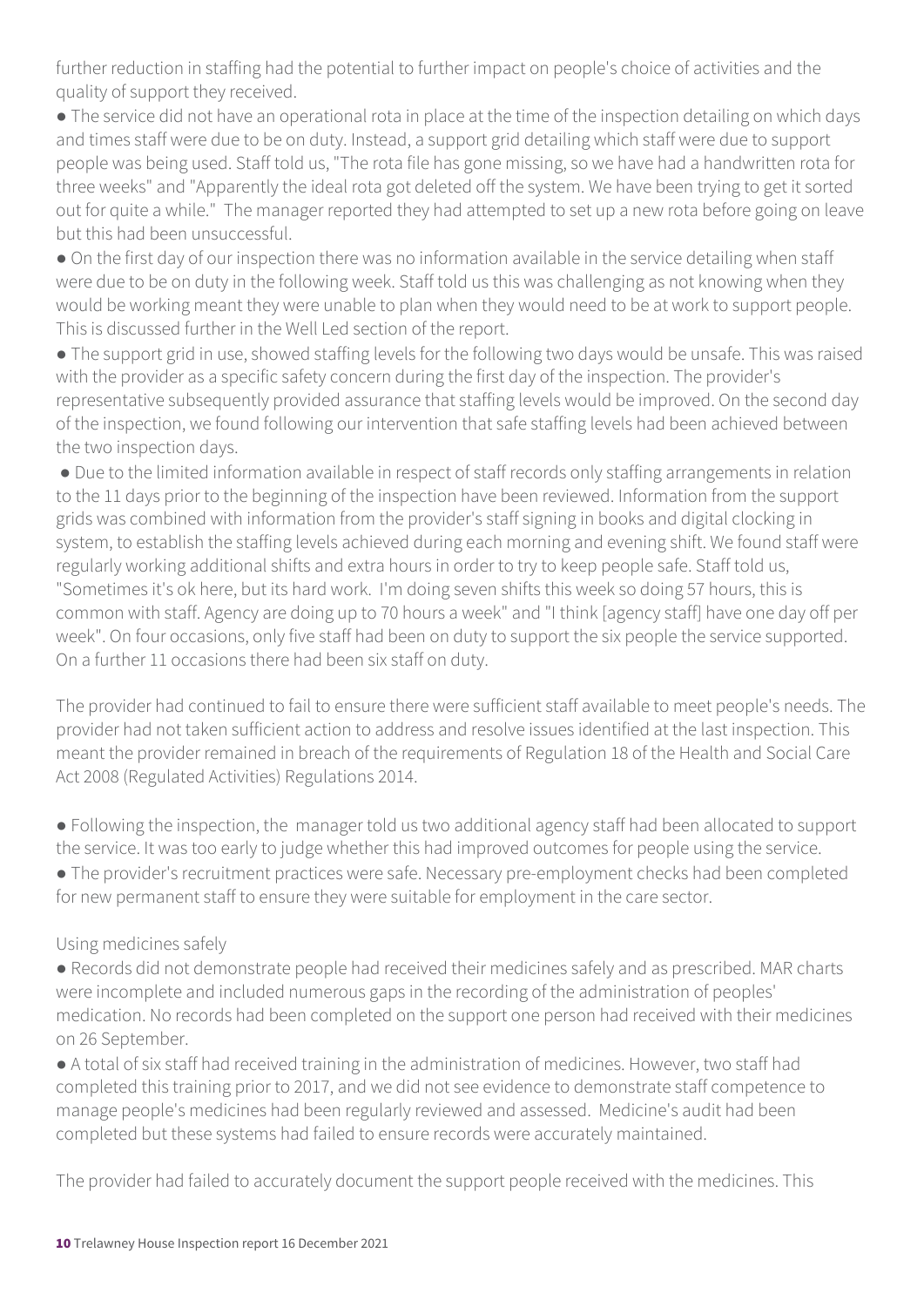contributed to a breach of regulation 17 of the Health and Social Care Act 2008 (Regulated Activities) Regulations 2014.

● Medicines were still kept in a locked cabinet in the staff office. No action had been taken to address the recommendation issued following the last inspection, that people be offered the option of their medicines being stored in their own rooms, in line with best practice.

Assessing risk, safety monitoring and management

• One person's mobility was declining, and staff were concerned for their safety while using the stairs. They told us, "[Person's name] has fallen down the stairs multiple times so it is best to have one staff in front and one behind when [they] are on the stairs". There were no falls risk assessments in place for this person on the first day of our inspection and the lack of detailed daily records meant it was not possible to establish how often the person had fallen. Another staff member told us the person had twice needed hospital treatment following falls in the last year. The manager completed a falls assessment for this person only after the second day of our inspection.

The provider had failed to ensure falls risks were appropriately managed. This was a breach of regulation 12 of the Health and Social Care Act 2008 (Regulated Activities) Regulations 2014.

• Some people could behave in a way which put themselves or others at risk. These risks had been assessed and staff had been provided with guidance on possible triggers for these behaviours and detailed guidance on how they should support people when anxious or distressed.

● Personal emergency evacuation plans were available detailing the support people would need in the event of an emergency.

Preventing and controlling infection

● We were somewhat assured that the provider was promoting safety through the layout and hygiene practices of the premises. However, we did not observe high contact point cleaning during either day of the inspection.

- We were assured that the provider was preventing visitors from catching and spreading infections.
- We were assured that the provider was meeting shielding and social distancing rules.
- We were assured that the provider was admitting people safely to the service.
- We were assured that the provider was using PPE effectively and safely.
- We were assured that the provider was accessing testing for people using the service and staff.
- We were assured that the provider was making sure infection outbreaks can be effectively prevented or managed.
- We were assured that the provider's infection prevention and control policy was up to date.

● We were assured the provider was facilitating visits for people living in the home in accordance with the current guidance.

Learning lessons when things go wrong

● The provider did not have an appropriate and robust system in place to ensure lessons were learned following incidents and when staff reported abuse.

This contributes to a breach of regulation 17 (Good governance) of the Health and Social Care Act 2008 (Regulated Activities) Regulations 2014.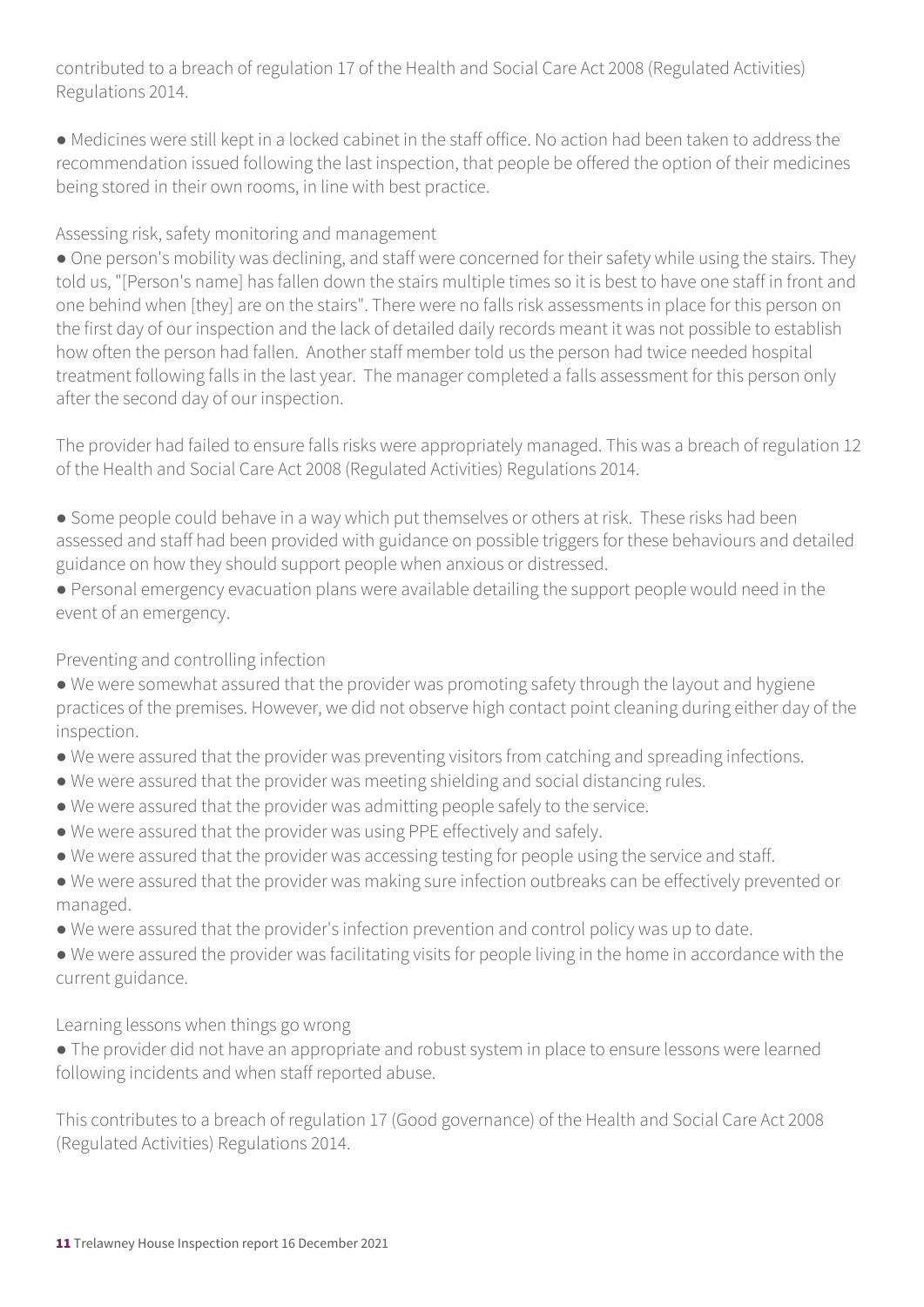### Is the service effective?

## Our findings

Effective – this means we looked for evidence that people's care, treatment and support achieved good outcomes and promoted a good quality of life, based on best available evidence.

At the last inspection this key question was rated as requires improvement. At this inspection this key question has deteriorated to inadequate. This meant the effectiveness of people's care, treatment and support did not achieve good outcomes or was inconsistent.

Assessing people's needs and choices; delivering care in line with standards, guidance and the law

• At this inspection we found people's care and support was not always assessed and designed in a way which improved quality and safety. We found the same issues at the inspection in June 2021. One person's mobility was declining, and they had become unable to come down the stairs from their room upstairs independently. The provider had recognised prior to our September 2020 inspection, that the person needed a downstairs room so that they could have reasonable quality of life. Staff recognised that the stairs restricted the person's freedoms and commented, "The change of bedroom has been talked about for some time". No action had been taken to resolve this issue at the time of our inspection. This meant the person's ability to move around independently had been unreasonably restricted.

This contributed to the ongoing breach of regulation 17 (Good governance) of the Health and Social Care Act 2008 (Regulated Activities) Regulations 2014. Please see the well led section for additional details.

●The providers assessment processes had been ineffective in identifying and recognising the likely impacts of people moving into the service on others. Issues in relation to ongoing noise levels in the service and the impacts on people's wellbeing are discussed in detail in the caring section of this report.

#### Ensuring consent to care and treatment in line with law and guidance

The Mental Capacity Act 2005 (MCA) provides a legal framework for making particular decisions on behalf of people who may lack the mental capacity to do so for themselves. The Act requires that, as far as possible, people make their own decisions and are helped to do so when needed. When they lack mental capacity to take particular decisions, any made on their behalf must be in their best interests and as least restrictive as possible.

People can only be deprived of their liberty to receive care and treatment when this is in their best interests and legally authorised under the MCA. In care homes, and some hospitals, this is usually through MCA application procedures called the Deprivation of Liberty Safeguards (DoLS). When people receive care and treatment in their own homes an application must be made to the Court of Protection for them to authorise people to be deprived of their liberty.

We checked whether the service was working within the principles of the MCA, and whether any conditions on authorisations to deprive a person of their liberty had the appropriate legal authority and were being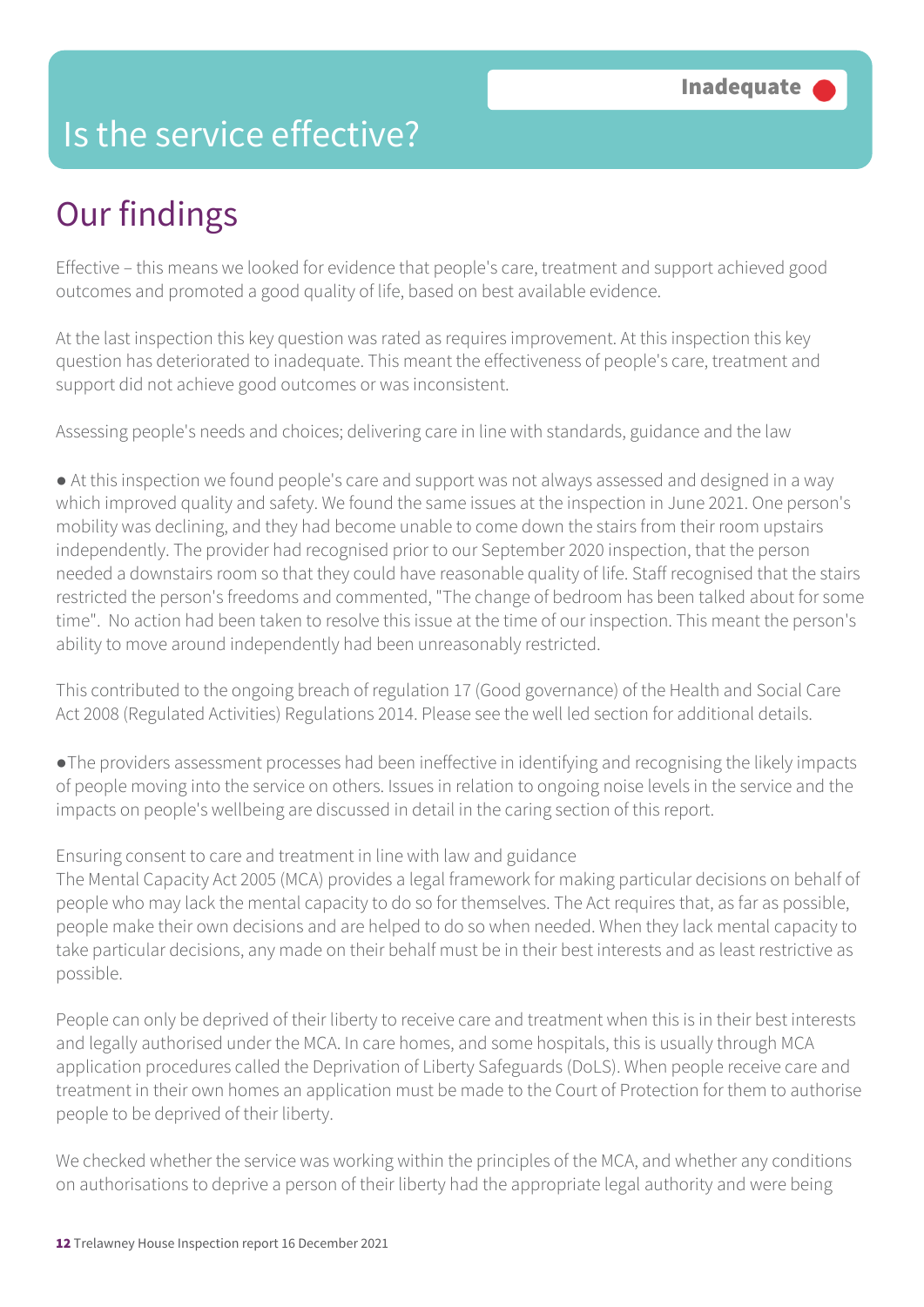met.

● The provider was failing to comply with two people's DoLS conditions at the time of our inspection. A reporting condition, designed to ensure plans were developed to address one person's changing support needs, had not been completed within set timescales.

● Another person's DoLS conditions had been recently updated following safeguarding investigations and shared with the manager. Staff were unaware of these updated conditions and, during both days of our inspection, staff were observed engaging in practices contrary to the person's updated DoLS conditions.

● During the second day of the inspection, we noted the manager had some knowledge of the updated DoLS conditions, but no action had been taken to change staff practices. As a result of the seriousness of these issues, the commission wrote to the provider urgently, to seek assurance these DoLS conditions would in future be complied with.

● Some assessments of people's capacity to make decisions had been completed and best interest decision making recorded. However, these processes tended to relate to generalised issues, for example consenting to planned care, as opposed to a specific decision that needed to be made.

The provider had failed to comply with DoLS conditions issued by the authorising authority. This was a breach of regulation 11 (consent) of the Health and Social Care Act 2008 (Regulated Activities) Regulations 2014.

Staff support: induction, training, skills and experience

● Training had not been regularly updated to ensure staff had a good understanding of current best practice in the care sector. The training matrixes shared by the manager following the inspection showed that a staff member had not completed any training since 2013 and that a second staff member had not completed any training since 2016. This document identified that training for seven of seventeen staff was out of date, including in relation to safeguarding adults, health and safety awareness, first aid and fire safety. In addition, the manager had received no training from the provider. This meant people were being supported by staff who did not have the skills to meet people's needs.

● Experienced staff recognised there was a significant range in the skills and knowledge of agency staff in relation to positive behaviour management techniques. One established member of staff commented, "You can tell who had on-line and who had face to face training. Those who did on-line training are less confident."

● A one-day 'Induction to Spectrum' training package had been developed to give agency staff a basic understanding of the provider's values, before they began working in individual services. The provider did not have full access to records of any training agency staff had completed. When asked by inspectors, agency staff were reluctant to provide details of their previous experience in the care sector. A relative told us, "I am not impressed with all the agency staff I have seen. They are learning their way, but I know staff are not happy that agency staff do not know what they are doing".

The providers failure to ensure staff skills were regularly updated forms part of the breach of the requirements of Regulation 18 of the Health and Social Care Act 2008 (Regulated Activities) Regulations 2014.

• Staff had not received supervision from the current manager but a staff meeting, and leadership meeting had been completed.

● In response to the COVID pandemic, new spectrum staff completed a two-week online training programme before they began working at Trelawney House. On arrival in the service new staff normally shadowed an experienced member of staff for a small number of days before they were permitted to provide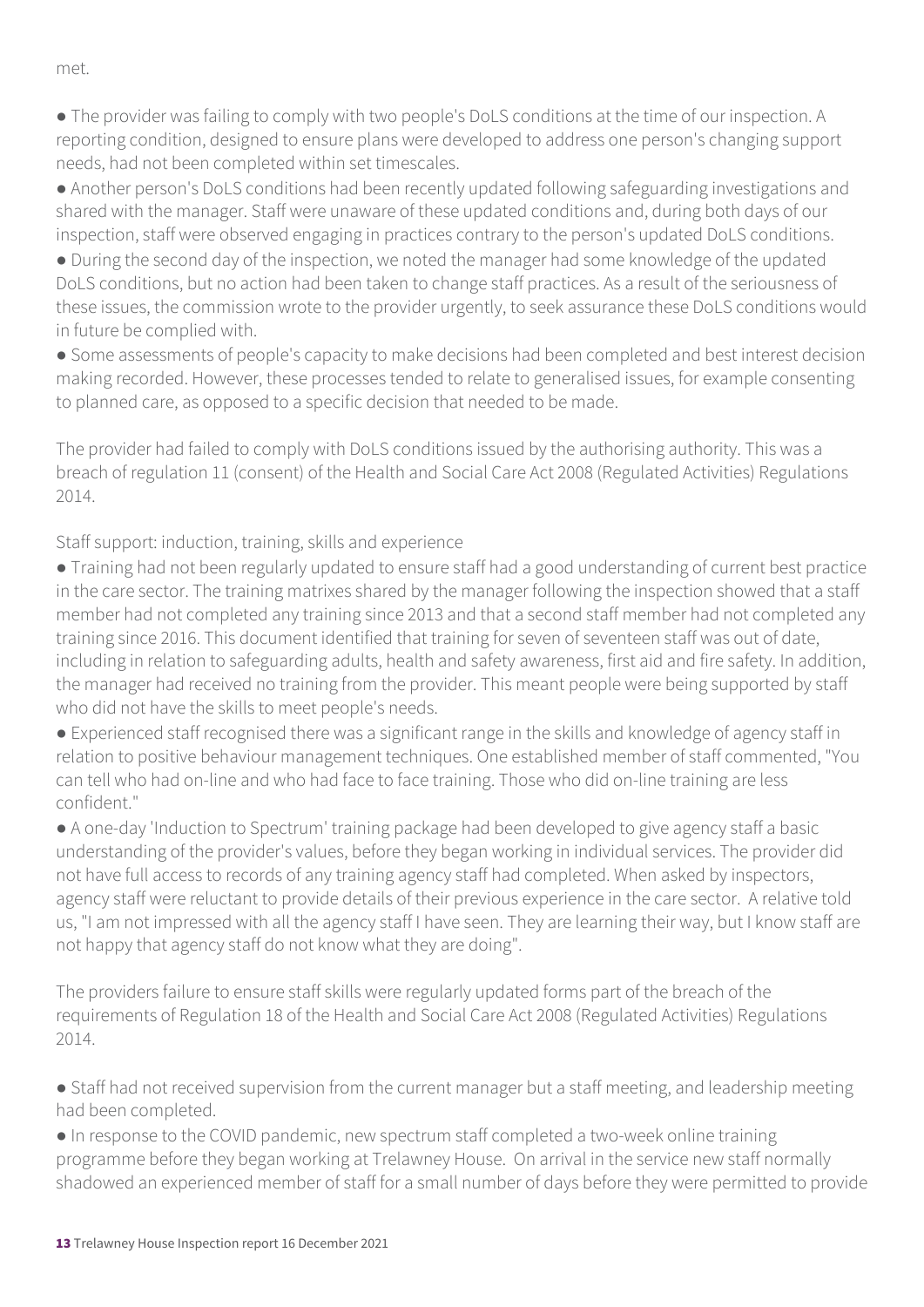support independently.

Supporting people to eat and drink enough to maintain a balanced diet

● Staff did not support people to eat and drink in accordance with their recognised care needs and this put them at risk of not getting enough to eat and drink. One person's care plan identified they needed to sit at a table and be accompanied by staff to prompt them to eat during their meals. Staff were aware of this need. However, the person was served a meal, not at a table. They were left alone and were not provided with staff support to prompt them to eat. The person did not engage with their food until prompted by a passing member of staff and then only engaged for a short period and ate little. The commission wrote to the provider following the inspection to obtain urgent assurance that there would be staff support for the person so that they would eat and drink enough.

The provider had failed to effectively meet people's nutritional needs. This was a breach of regulation 14 of the Health and Social Care Act 2008 (Regulated Activities) Regulations 2014.

Adapting service, design, decoration to meet people's needs

- Areas of the service remained in need of updating. The previous two inspections identified that the carpets on the first-floor landing were heavily stained and in need of replacement. At this inspection we found that this issue remained un-resolved. At the last inspection the registered manager told us these works had been delayed by lock down restrictions but that carpets had been ordered and would be fitted soon. At this inspection the current manager again reported the carpets were due to be replaced. However, no evidence was provided detailing when these works were due to be completed.
- Flooring throughout the service was visibly dirty with small items of debris present in corners of communal spaces. The cleaning of high contact areas to manage infection control risks associated with COVID-19 was not observed during the inspection.

The provider had failed to ensure that the premises were kept clean. This was a breach of regulation 15 of the Health and Social Care Act 2008 (Regulated Activities) Regulations 2014.

● Since the last inspection two static caravans had been installed in the service's grounds to provide accommodation for agency staff. Although there had previously been plans to install outdoor play equipment in this area, people had not routinely used this area before the caravans were installed. The installation of the caravans had not adversely impacted on the recent improvements made by relatives and staff to the outdoor areas people accessed regularly.

Supporting people to live healthier lives, access healthcare services and support; Staff working with other agencies to provide consistent, effective, timely care

● People were supported to access external health and care services as necessary. Hospital passports had been developed and were used to ensure medical staff had a good understanding of the support needs of people in their care. One person was admitted to hospital during the second day of our inspection and was accompanied by staff to provide support and reassurance.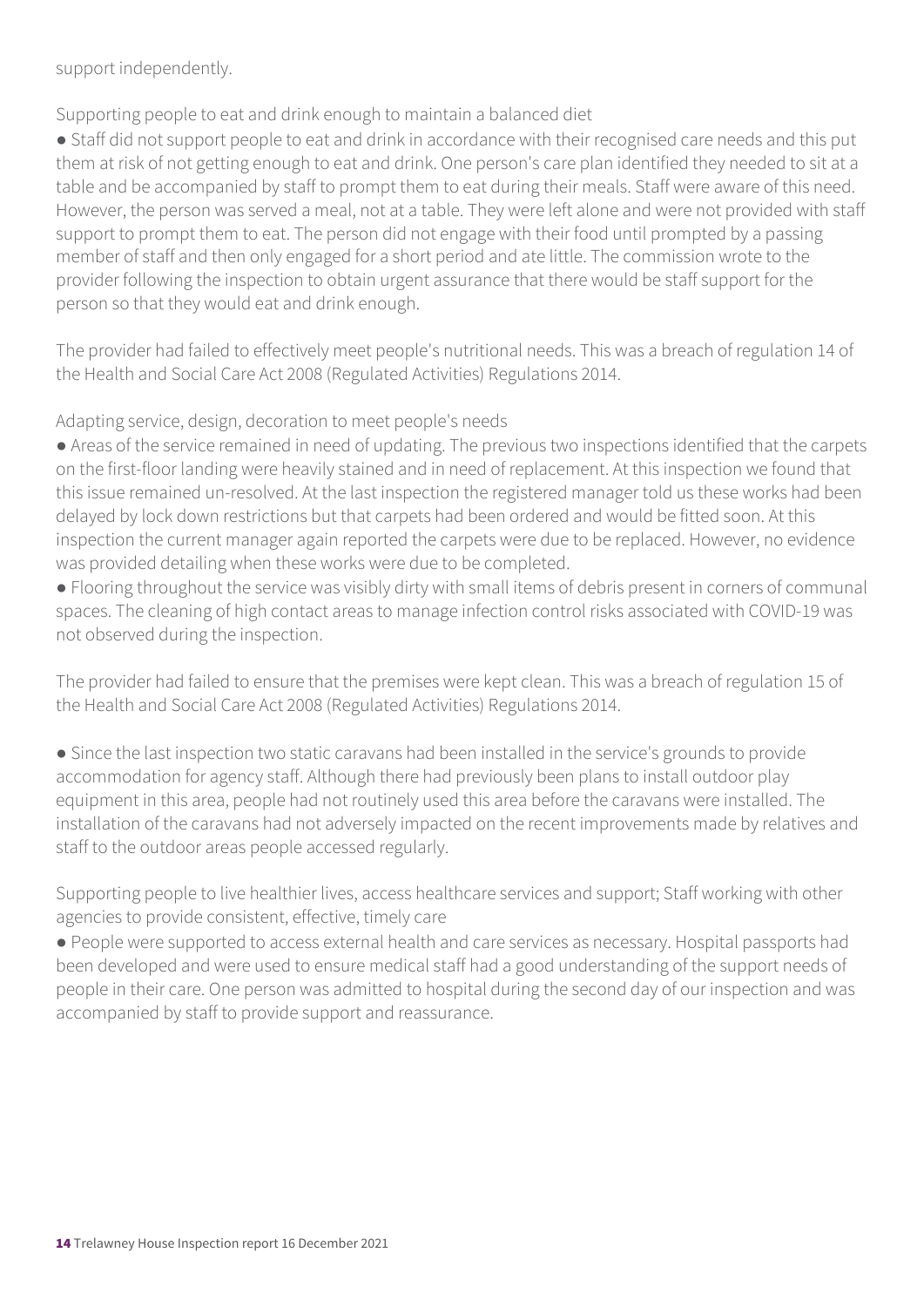### Is the service caring?

### Our findings

Caring – this means we looked for evidence that the service involved people and treated them with compassion, kindness, dignity and respect.

At the last inspection this key question was rated as Good. At this inspection this key question has deteriorated to requires improvement. This meant people were not supported and treated with dignity and respect; and involved as partners in their care.

Ensuring people are well treated and supported; respecting equality and diversity

● This inspection began just before 07:00 in the morning as the commission was concerned about night staffing arrangements and wanted to check that issues identified during the July 2019 inspection in relation to noise levels at night and in the early morning had been resolved.

- At this inspection we found people were regularly disturbed at night as a result of other's behaviours and routines. On arrival on the first day of the inspection the service was initially relatively quiet but from 07:40 onwards there were significant noise levels present which prevented people from sleeping. Night staff told us it had been a disturbed night. One person told staff they were tired and had not slept well, because of noises made by another person whose room was on the opposite side of the building.
- Night staff records showed there were limited opportunities for people to sleep at night because of noise levels in the service. On both nights prior to our inspections noise levels overnight had been significant and people's sleep had been disrupted. Staff told us, "[Person's name] is opposite [two people's names], they do get disturbed at night. I would say five out of seven nights [person's name] does not sleep. [The person] normally shouts quite loud, banging on the floor…." and "They (the people living at Trelawney House) are all tired". Other staff reported this situation had "got worse", that disturbed nights had been, "more frequent recently" and that this was impacting on people's wellbeing.
- Relatives told us that lack of sleep meant people were often tired and therefore unwilling or unable to participate in activities in the service or during home visits. Relative's comments included, the "Sleep issue is a real issue for [My relative]. It has been going on for a good 3 years, you and I would not be able to put up with it. [My relative] starts worrying about it" and "Last week, three nights, it was a very disturbed week. [We] had a home visit, [person's name] was phenomenally tired and it does affect what [they] want to do. It is not rare, [my relative] does not get regular sleep." One person's relative told us because of the issues with noise levels at night they had asked for their relative to be moved to another service.
- During the inspection we observed a range in the quality of interactions between people and the staff who supported them. We noted examples of both Spectrum and agency staff interacting positively and compassionately with people while providing support and having fun together. However, we also observed occasions where staff failed to act in response to people's needs during both days of our inspection. We noted that one person for whom two to one support was commissioned was locked in their room without staff being available to provide immediate support if needed. In addition, staff reported, during the inspection, a number of incidents where staff behaviours, including incidents where staff had shouted at each other, had caused people anxiety and impacted on their wellbeing.
- The significant staff turnover meant some staff had only a limited understanding of people's specific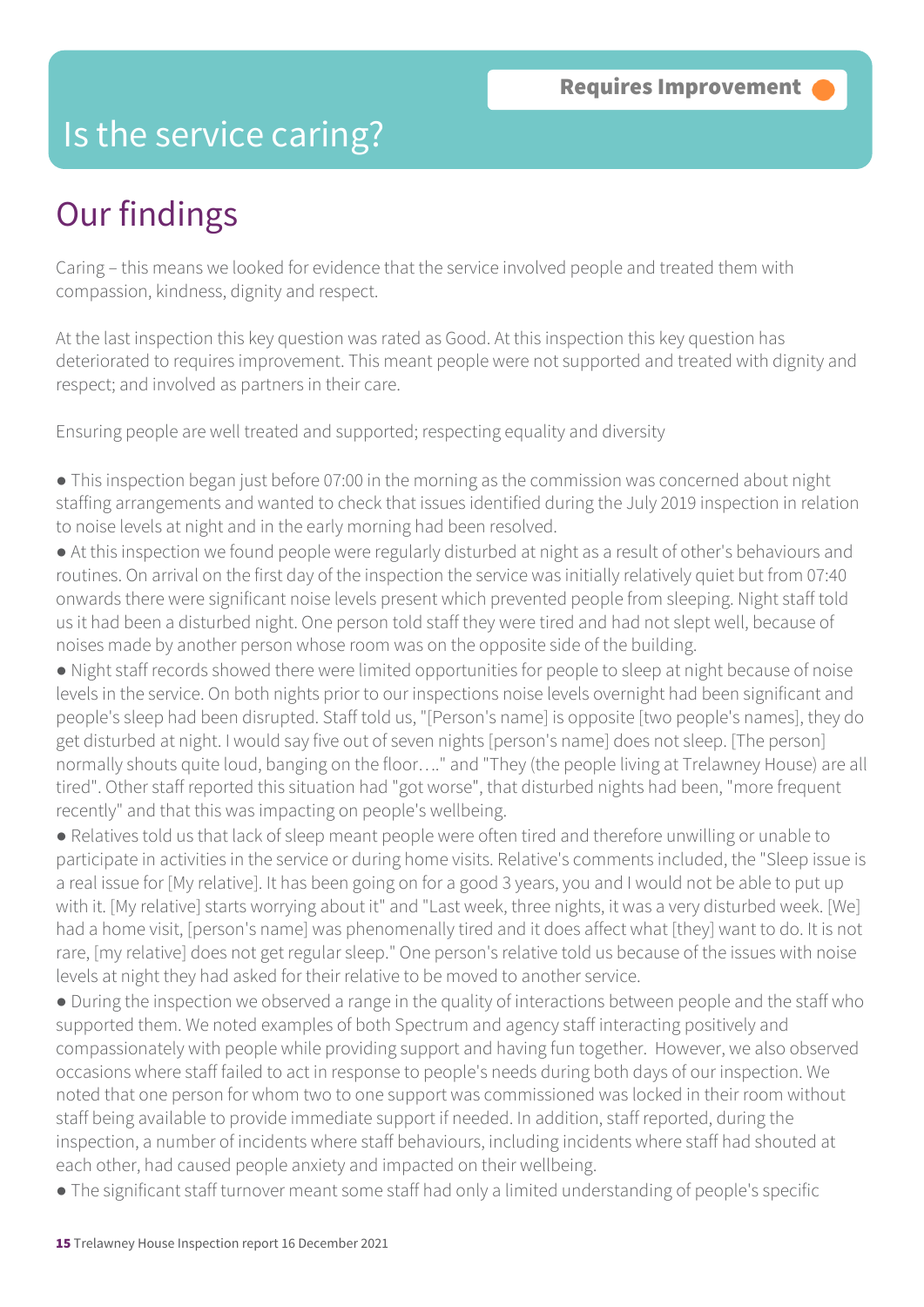individual needs and preferences. Staff reported the high level of staff turn-over had impacted on people's sense of security. One staff member told us, "[Person's name] is anxious, there have been a lot of changes, [The particular staff member] leaving as they are extremely close. [The person] gets quite focused on maintaining [their] routine and knows that there are gaps [in the rota]". During the second day of our inspection this person was anxious to talk with this ex-staff member, who had offered to stay in contact as a friend.

● Relatives recognised the impact of staff turnover and told us, "The problems with staffing are not helping the situation with [My relative], four new agency staff. I think [My relative] has found it disruptive" and "There is a huge turnover of staff which is a significant issue."

Supporting people to express their views and be involved in making decisions about their care

● People were sometimes involved in making decisions about their care and how they spent their time. However, plans people had been involved in developing were not always followed. We observed an occasion where a 'now and next' communication tool was used to help a person understand they would be going out for lunch. However, support to complete this activity was then not provided, and the person did not leave the service on the day of the inspection.

● There were systems in place designed to enable people to provide feedback on the quality of support they had received.

Respecting and promoting people's privacy, dignity and independence

- People's privacy, dignity and independence was not always promoted at Trelawney House.
- Commissioners and professionals had identified concerns in relation to male staff supporting one female person when bathing. As a result of these concerns a DoLS condition had been introduced that required the person to be supported by at least one female member of staff when bathing to ensure her dignity was protected. This condition had not been complied with and the staffing allocation in use at the time of our inspection included occasions when this person was supported exclusively by male staff.
- As detailed in the effective section of the report the provider had not acted promptly to make changes to the lay out of the building in response to a person's declining mobility. This failure had limited the person's independence and made them much more dependent on staff.
- Support and encouragement for people to do things for themselves had declined since our last inspection. Staff now often offered to make drinks for people as opposed to supporting and encouraging people to complete these tasks.

Noise levels at night prevented people from having adequate sleep and people's dignity had not always been respected. In addition, the high turnover of staff meant people's individual needs were not fully understood or met by staff. This was a breach of regulation 9 of the Health and Social Care Act 2008 (Regulated Activities) Regulations 2014.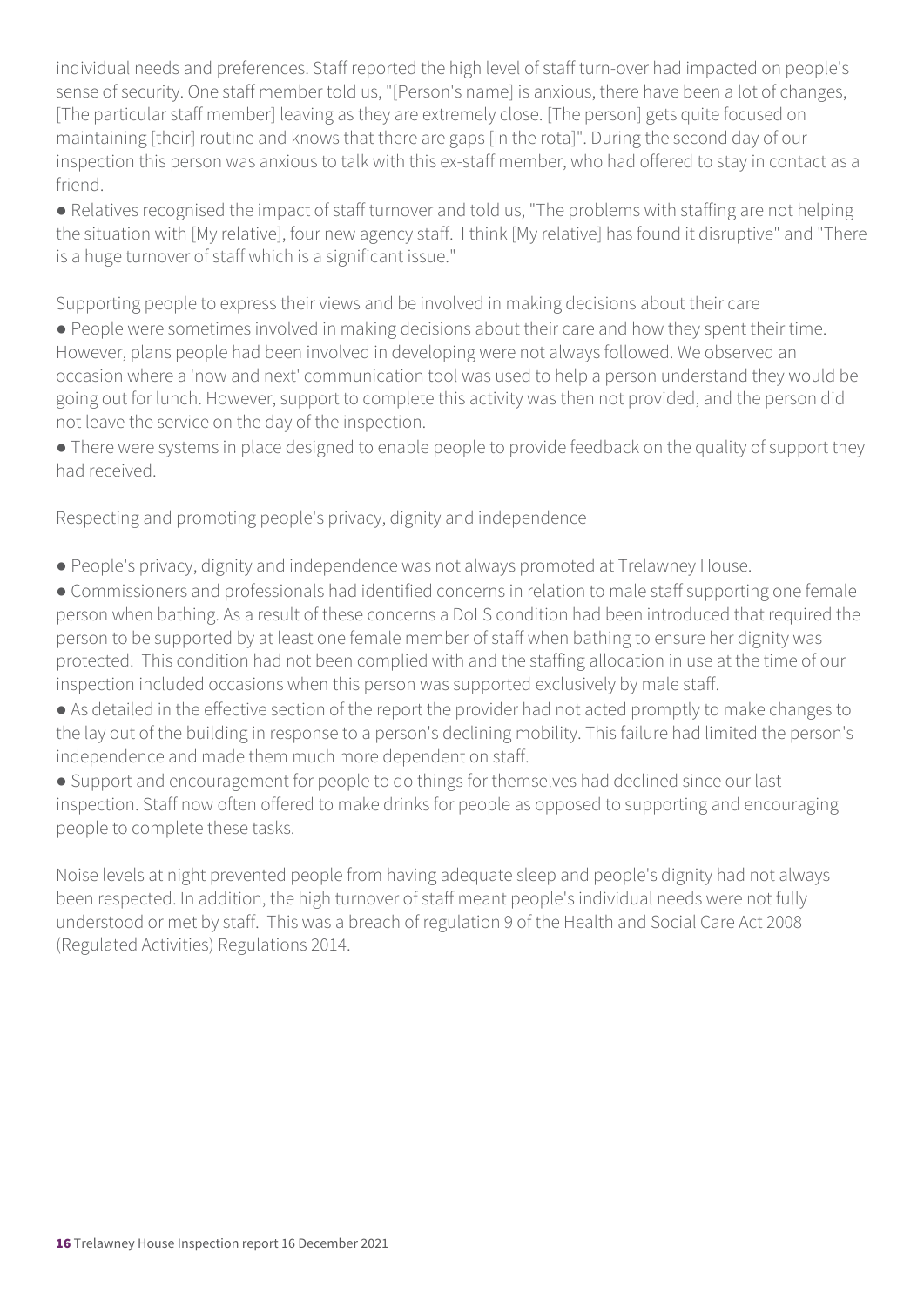### Is the service responsive?

## Our findings

Responsive – this means we looked for evidence that the service met people's needs.

At the last inspection this key question was rated as insufficient evidence to rate. At this inspection this key question has deteriorated to requires improvement.

Planning personalised care to ensure people have choice and control and to meet their needs and preferences

- People's care plans were lengthy documents which were not fully understood by the staff. Staff told us, "The care plans are very detailed and offer good guidance but as they are so detailed it takes a while to absorb all the information".
- Where specific support needs had been recognised and appropriate guidance provided, this was not always understood and followed by staff. For example, one person's care plan, last reviewed in June 2021, identified that due to their declining mobility and associated pain the person should no longer use the service's minibus. However, this person's relative had complained about the use of the minibus for a trip home in October 2021 saying, "Its near cruelty [Person's name] getting into the van".
- Guidance provided by involved professionals had not been adopted promptly and incorporated into people's care plans.

This was a breach of regulation 9 of the Health and Social Care Act 2008 (Regulated Activities) Regulations 2014.

● Daily care records had not been consistently and accurately completed. We found a significant number of records were missing. This meant it was not possible to establish what support people had received each day. The manager had identified that records were not being appropriately maintained, but had been unable to resolve this issue. Professionals reported that the lack of consistent recording was a significant challenge to supporting people and told us, "Recording has been a long standing issue noted in MDT (Multi Disciplinary Team) meetings with professionals, making it difficult to understand the function of behaviours that challenge and potential triggers".

● Staff understood the importance of completing accurate daily care logs but recognised these had not always been completed. Staff told us, "A lot of recording issues are because agency staff have not had passwords to get in (to the IT system), but that has been sorted and we have asked them to catch up."

● The provider operated a digital record keeping system and staff had access to a paper-based recording system for use when the digital system was non-operational. This occurred relatively frequently as a result of poor connectivity and limited availability of IT devices. The manager told us, "The internet [access] is very poor". Paper based records had not been completed when required and did not provide the information missing from the providers digital recording system.

The failure to accurately plan and document details of the care provided forms part of the breach of Regulation 17 of the Health and Social Care Act 2008 (Regulated Activities) Regulations 2014.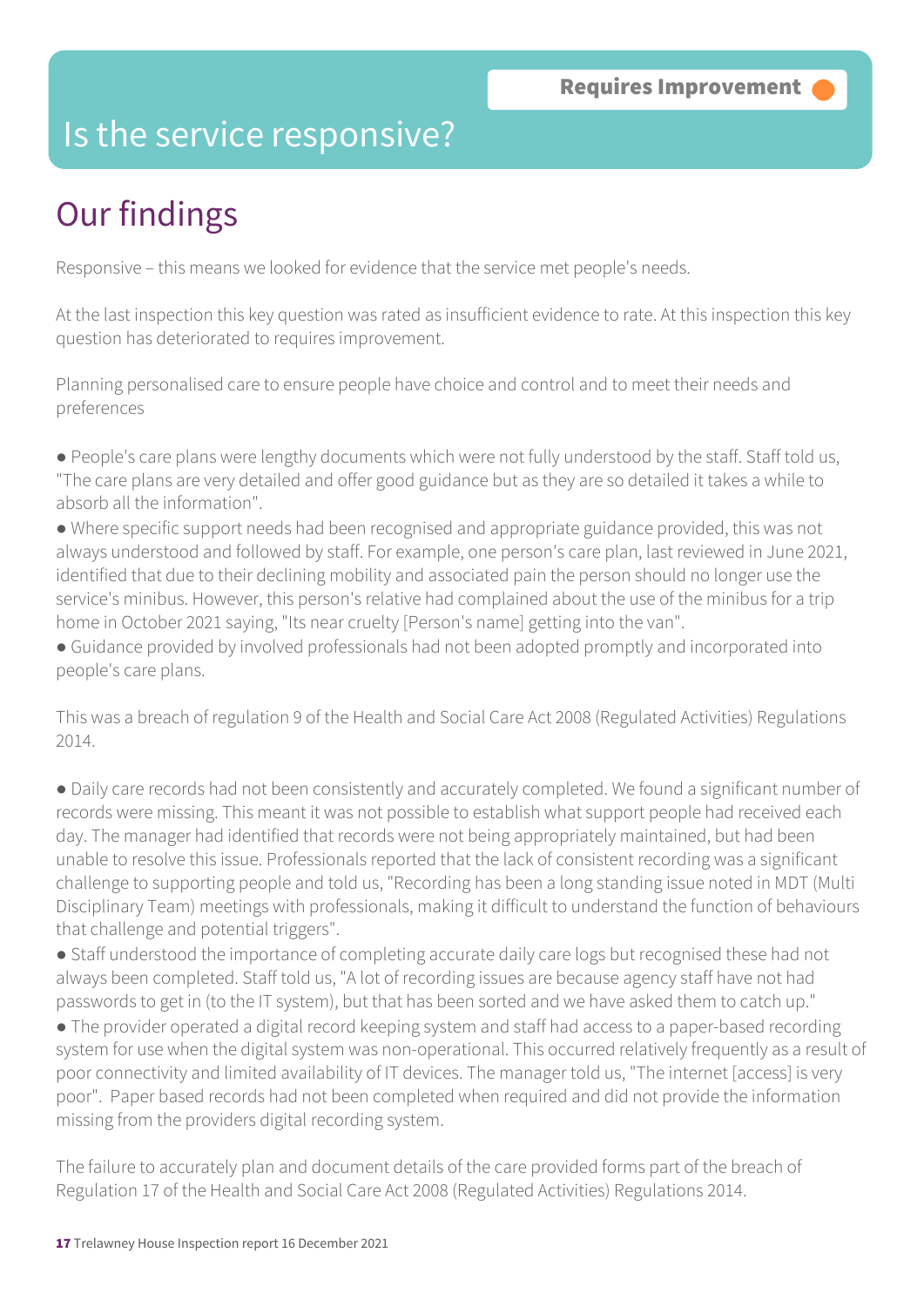Supporting people to develop and maintain relationships to avoid social isolation

● Noise levels during parts of the day were a significant issue which impacted on people's wellbeing and ability to use their communal spaces. Two people did not get on well together, one person would scream and become anxious when the other person entered a shared communal space. This also had the potential to upset other people using the service.

● During the first morning of the inspection we observed one person screaming loudly when the other person entered the room. The first person was overheard stating they did not like the other person, who was actively insulting them. Staff attempted to manage the situation with a combination of distraction techniques and reassurance, but it was clear these two people did not like spending time together. This not only impacted on them but also on the other people living in the service.

● Professionals had identified that a third person was particularly sensitive to noise levels and when distressed or in pain would shout or bang on their floor, which was immediately above the service's communal space. The interaction of this person behaviours with those of the two people who did not get on together meant the services communal space was routinely very noisy.

● A fourth person had also been assessed as being sensitive to noise levels, they had become increasingly withdrawn and were spending more time isolated in their room. Staff described how they now only tried to encourage this person to come downstairs when the other people were out. However, they reported the person now often became distressed when supported to access communal areas of the service.

● Professionals were aware of these adverse interactions between people living at Trelawney House and told us, "Some of the residents have behaviours that challenge that impact on each other, and this means that at times the home can be chaotic and very loud." Staff recognised that individual's behaviour had adverse impact on others and told us, "I would say it has been like this for a year or so but it is getting worse."

The provider had failed to manage the impact of individual's behaviour on others within the service and this had led to some people becoming increasingly isolated. This was a breach of Regulation 9 of the Health and Social Care Act 2008 (Regulated Activities) Regulations 2014.

● Staff supported people to maintain relationships that were important to them. One person received a letter from a relative during the inspection, staff read the letter to the person and supported the person to compose a reply.

#### Meeting people's communication needs

Since 2016 onwards all organisations that provide publicly funded adult social care are legally required to follow the Accessible Information Standard (AIS). The standard was introduced to make sure people are given information in a way they can understand. The standard applies to all people with a disability, impairment or sensory loss and in some circumstances to their carers.

● People's care plans included information about their specific communication needs and preferences. A number of people the service supported used some Makaton signs to aid their communication. However, staff told us, and the training matrix confirmed, only one member of staff had completed Makaton training. The lack of this knowledge limited staff ability to communicate effectively with the people they supported and meant people had the potential to be disadvantaged.

The providers failure to ensure staff had the skills to communicate effectively with people forms part of the breach of the requirements of Regulation 18 of the Health and Social Care Act 2008 (Regulated Activities) Regulations 2014.

● Additional specific communication tools had been used to help people process and understand complex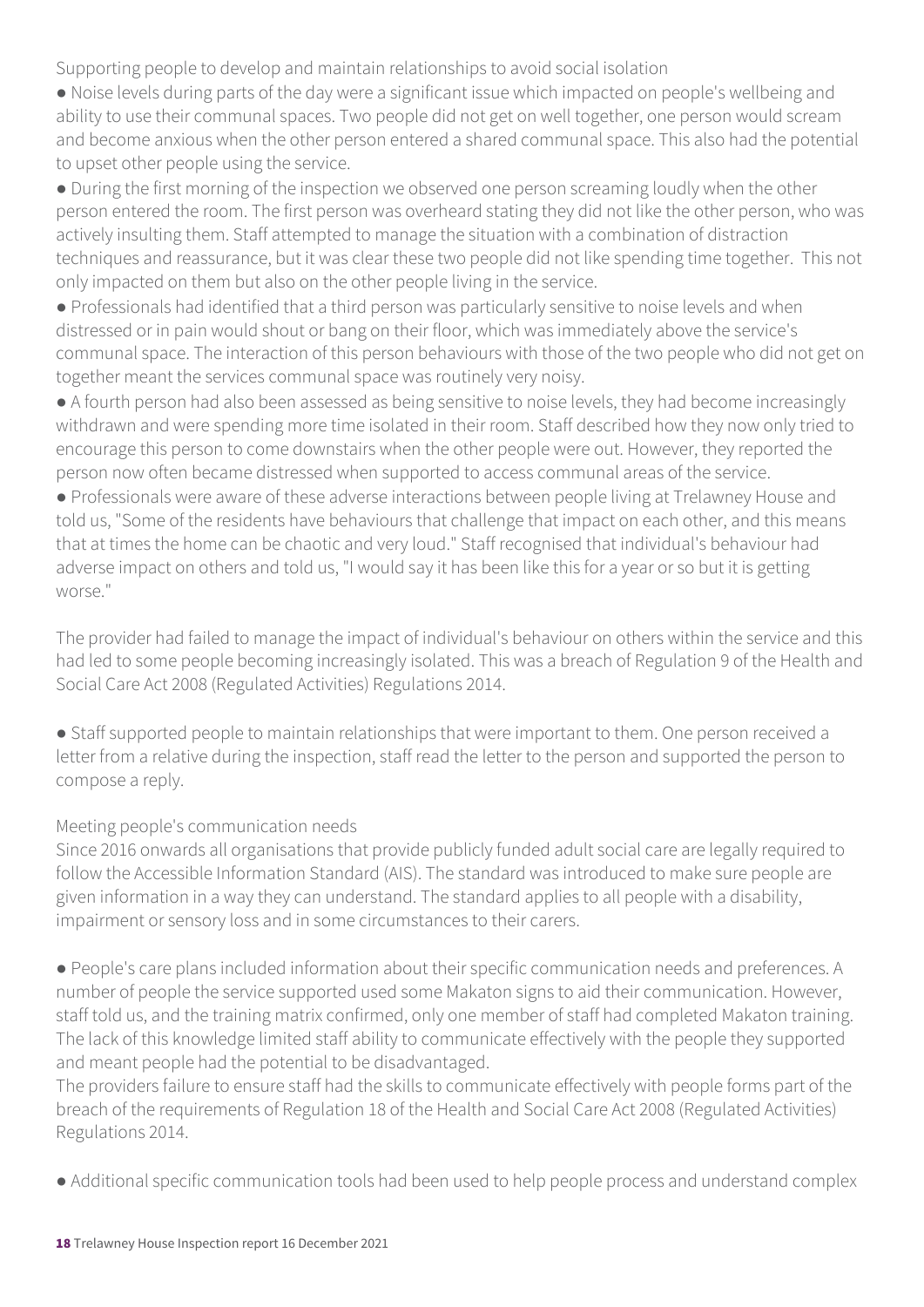information. A social story had been developed to help one-person process information about a staff members departure from the service.

Support to follow interests and to take part in activities that are socially and culturally relevant to them

● The service is located in a rural location with no public transport links meaning people were usually dependent on staff and the availability of drivers to access the local community. Staff had worked together to enable people to access some activities despite low staffing levels. During both days of our inspection the majority of people spent all their time in the service and were not supported to engage with the community by travelling out of the service.

• One person worked in a garden centre locally which they enjoyed, and another person was regularly supported to attend a community group. Staff told us they varied the start times of their shifts to ensure sufficient staff were available, at particular times during the day, to enable people to leave the service for scheduled activities.

● Staff recording of people's engagement in activities was again incomplete. We found records maintained by one person who liked to keep their own daily records were more informative than those maintained by the staff team. Professionals told us, "Activity levels in the home is also a concern and missing records has meant that it is difficult to ascertain how much activity each resident has" and "Although staff assure you [activities] have taken place. Due to lack of recording, when professionals are required to understand why a person is disengaging from activity, it cannot be ascertained".

Improving care quality in response to complaints or concerns

● The provider did not have robust systems in place to ensure all complaints were recorded and investigated.

● The manager had re-introduced a complaints log on 3rd October 2021. Two complaints had been received on the day the complaints log had been reintroduced and were in the process of being investigated. The failure to accurately record details of the activities people engaged and to document complaints prior to 3rd October 2021 with forms part of the breach of regulation 17 of the Health and Social Care Act 2008 (Regulated Activities) Regulations 2014.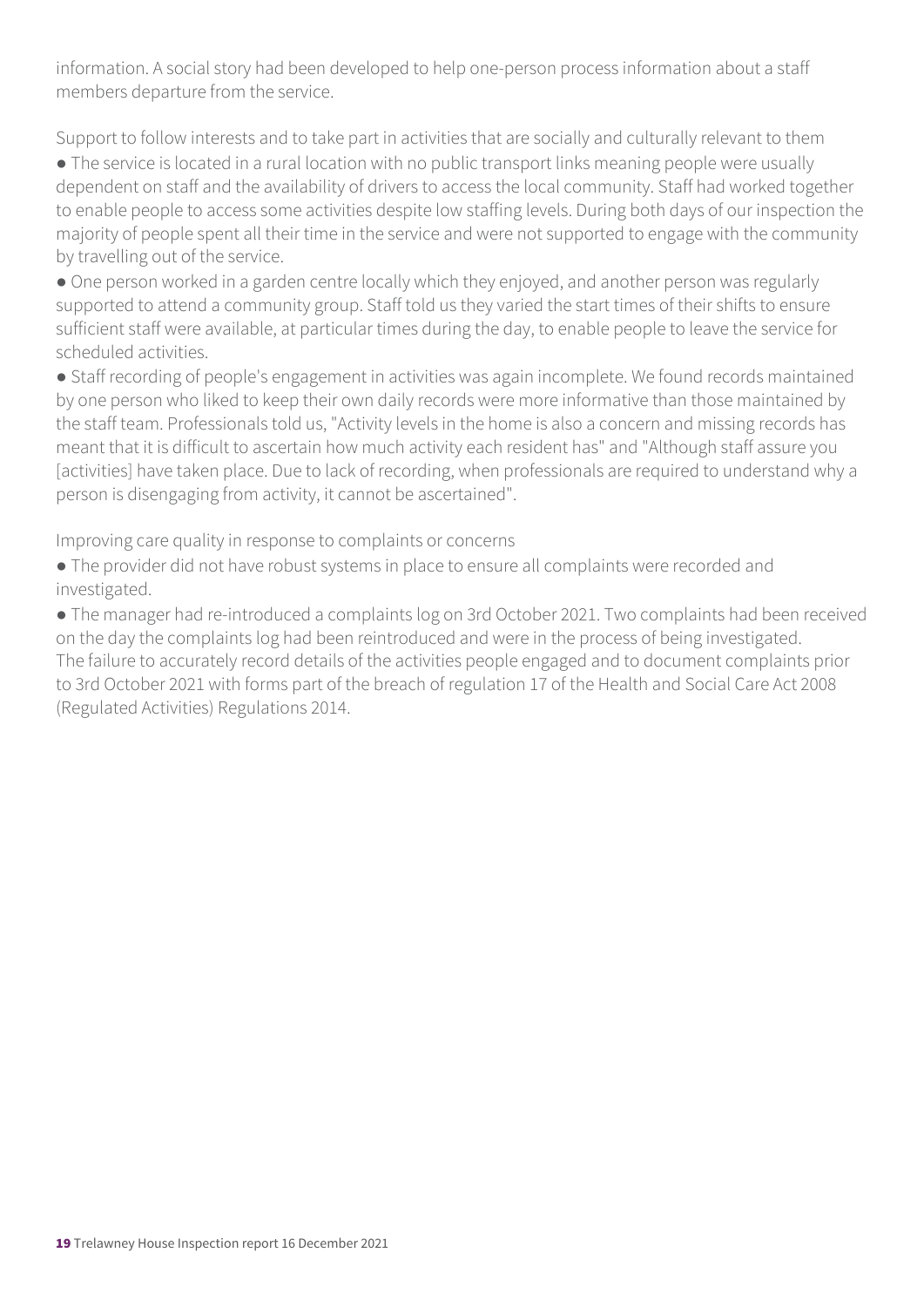### Is the service well-led?

## Our findings

Well-Led – this means we looked for evidence that service leadership, management and governance assured high-quality, person-centred care; supported learning and innovation; and promoted an open, fair culture.

At the previous two inspections this key question was rated as requires improvement. At this inspection this key question has deteriorated to Inadequate. This meant the service management and leadership was inconsistent. Leaders and the culture they created did not support the delivery of high-quality, personcentred care.

Promoting a positive culture that is person-centred, open, inclusive and empowering, which achieves good outcomes for people

 At our previous inspection we found that the providers systems for reporting safeguarding incidents in a timely manner were ineffective. Safeguarding incidents that occurred at Trelawney House had been reported to the provider's senior management team but not appropriately shared with the Local Authority or the Commission.

At this inspection, as detailed in the safe section of the report, we found the provider had again failed to make necessary and appropriate safeguarding referrals. A safeguarding referral form completed by the manager following an incident of alleged abuse had not been forwarded to the local authority by the provider. When asked about this the provider's representative was unable to provide an explanation as to why this alert was not made.

● Following the second day of the inspection the commission wrote urgently to the provider seeking assurances that DoLS conditions would be followed, appropriate support provided at mealtimes and staffing levels increased to ensure people's safety. The provider's initial response to this letter did not give the necessary assurance in relation to all of the issues raised. It was necessary for the commission to seek further assurance from the provider that they understood the seriousness of these issues and would act immediately to resolve them.

● The provider's record keeping systems were ineffective. Daily care records were not accurately maintained and documents necessary to establish the staffing levels achieved in the service were unavailable when required by CQC. Professionals told us the lack of accurate records meant it was difficult to identify causes of particular behaviours.

Managers and staff being clear about their roles, and understanding quality performance, risks and regulatory requirements;

● The service's registered manager had resigned and was working out their notice period at the time of our last inspection. A new manager had been appointed and had begun working in Trelawney House in July 2021.

● Relatives and professionals reported it was difficult to communicate with the new manager. Relative's comments included, "The new manager is very different" and "I have had meetings or discussion with the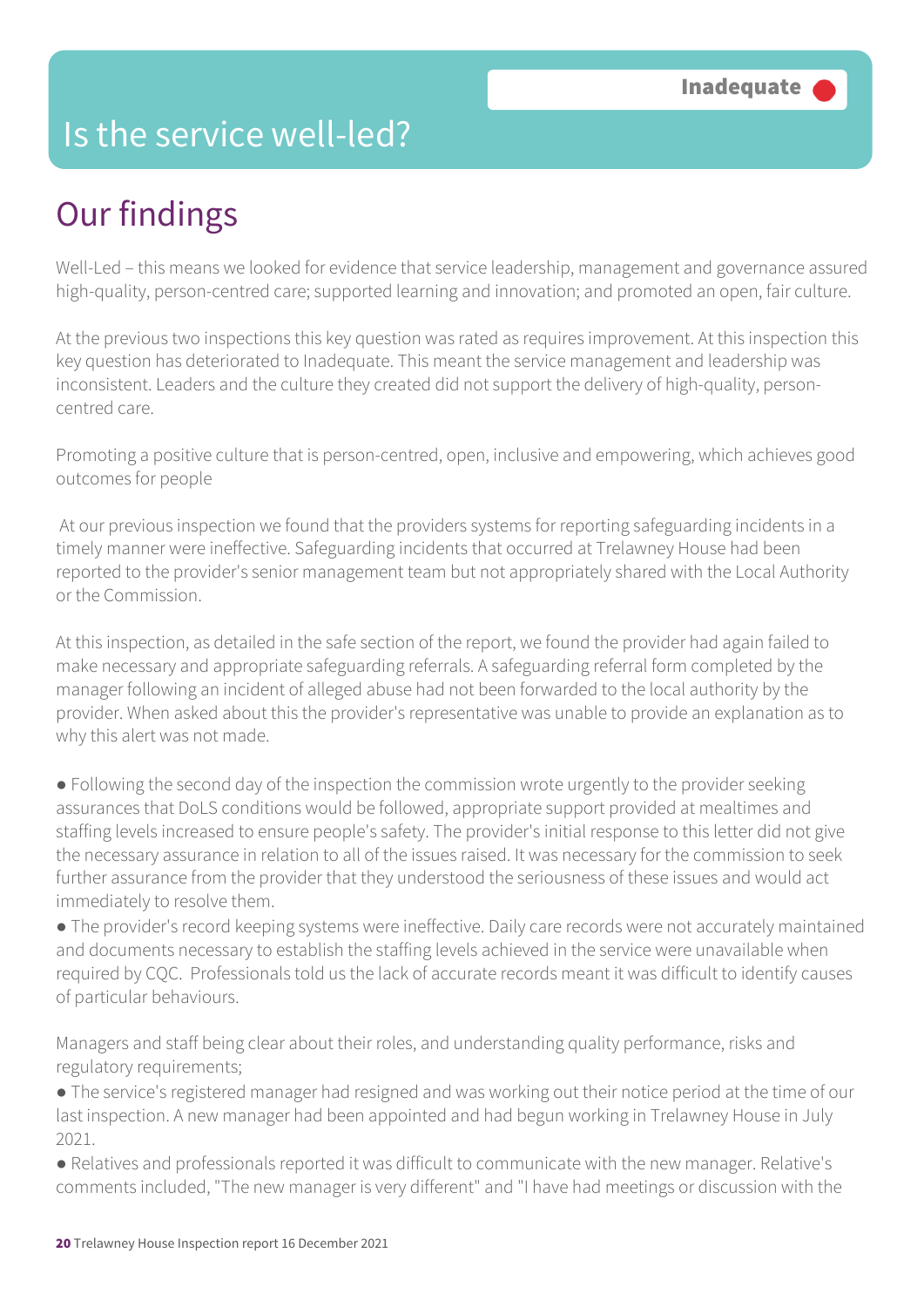new manager, she talks over you, she does not listen and is very rude." While professionals told us, "Email communication with [the new manager] is not generally easy I have found, and in verbal conversation it can be hard to gain clear answers from her".

● Staff had mixed views of their new manager. Some staff were grateful for the opportunities the new manager had offered them, while others felt they were being excluded. Most staff reported that the new manager did not always listen. Staffing comments included, "The new manager has been thrown in at the deep end", "The new manager, I don't think she is much of a people person" and "The new manager is not everyone's cup of tea, I have not had any issue with her but I can see why some people do".

● Low staff morale was an ongoing issue at Trelawney House that had not improved since our last inspection. One relative told us, "I know there are 10 staff who were not happy, and I pointed out the danger of losing additional staff. My big concern is that experienced staff are leaving, and I know staff are anxious about coming to work, it is not all about the shortage of staff in the industry". During the inspection two staff resigned from their posts. They told us that did not feel valued by the provider and this had contributed to their decision to resign.

● There was no rota in place at the time of our inspection. The base document from which rotas were developed had been lost and the manager had failed to develop an appropriate new rota before going on leave. This meant staff were having to use support grids to plan and manage staffing arrangements in the service.

● The provider and the regional manager were aware of the lack of rotas at Trelawney House. They had failed to ensure this issue was addressed before the new manager went on leave and had failed to provide additional leadership support to the service to resolve this issue during the manager's absence.

● During the first day of our inspection only support grids from 19 September onwards were available in the service. On the second day of the inspection the manager told us they had taken the previous support grids home to ensure these documents were stored securely. The manager subsequently told inspectors copies of these documents were on her computer. When asked the manager was unable to access these records. As a result, we requested that the original support grids, be shared following the inspection.

● We received information from a whistle blower alleging, alterations had been made to the service's support grids to make it appear additional staff had been on duty in the weeks prior to our inspection. On 14 October the manager forwarded to the commission four documents purporting to be support grids covering the period 5 September to 2 October 2021. We compared this information with documents collected during the site visit including the support grids that had been used during the weeks beginning 19 and 26 September.

●We found the information provided did not match the information available in the service at the time of the inspection. We identified over 20 incidents, during two weeks, where staff names had been added to the support grids provided after the inspection. On each occasion, there was no evidence in either the service's signing in book or the provider's time recording system to demonstrate these staff had been on duty in the service. These significant inconsistencies meant it was not possible to clearly assess staffing levels in the service prior to 19 September.

● The provider's quality assurance and support systems were ineffective and had failed to drive improvement in the service's performance. The regional manager responsible for oversite of Trelawney House at the time of our last inspection had resigned and another regional manager had been allocated to the service. Although this regional manager had been in regular communication with the manager, they had not visited the service prior to the inspection.

Continuous learning and improving care

● The lack of accurate record keeping in the service meant the provider was unaware of the full extent of incidents and events that occurred in the service. This meant the provider's behavioural team had an incomplete picture of events that had occurred making it difficult for learning to be identified.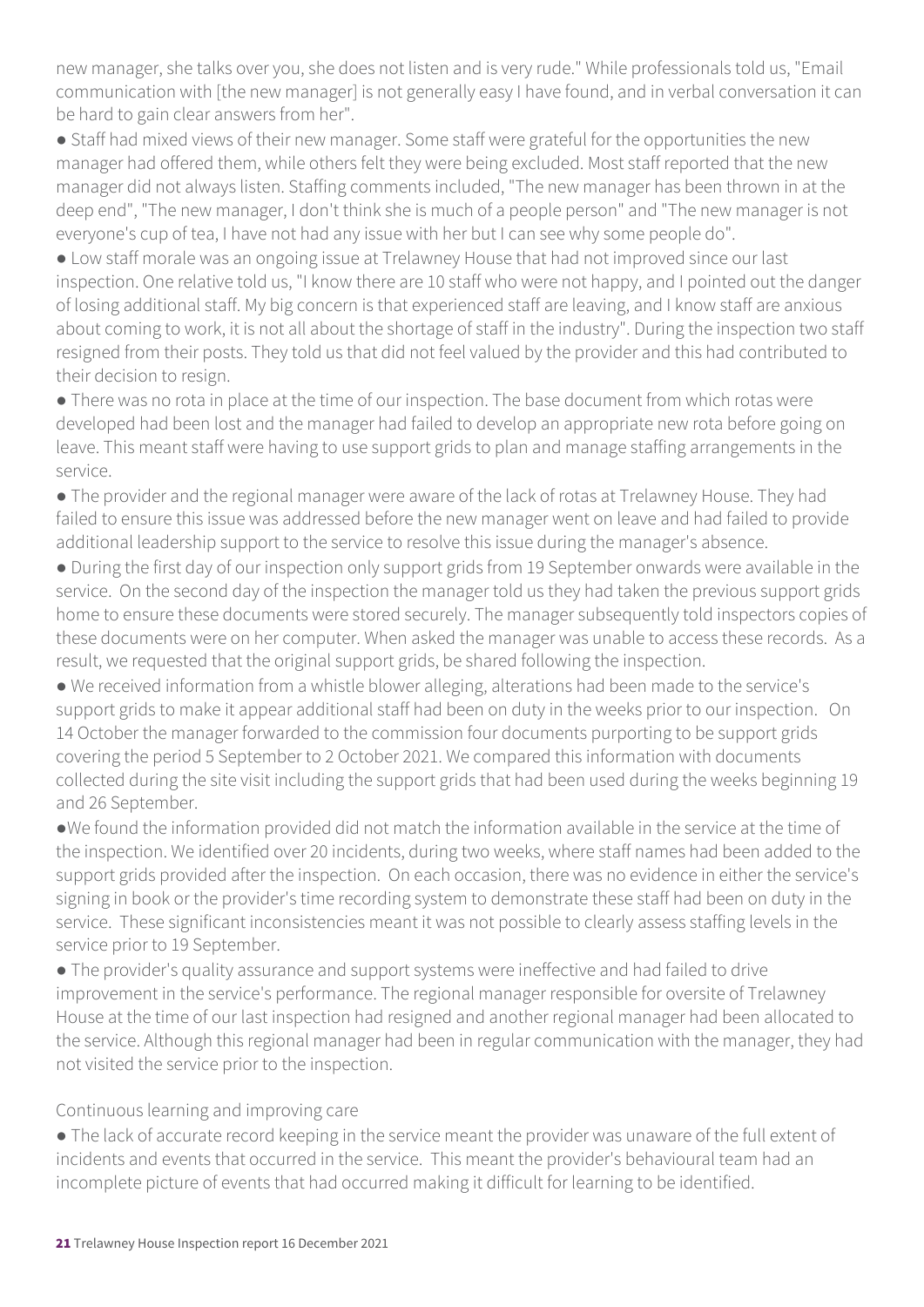● The provider had failed to take prompt and appropriate action to address and resolve the breaches of regulation identified during our last inspection.

Working in partnership with others

● The provider did not work collaboratively with the commission, the local authorities safeguarding team or professionals involved in people's care.

● On the first day of our inspection, there was no rota or staff allocation grid in place detailing staffing arrangements from 3 October onwards. Staff did not know what shifts needed covering or on what days they would be working during that week. This was of significant concern as it increased the risk of unsafe staffing arrangements. As a result, the commission contacted the provider to request that a full staff allocation for the week beginning 3 October be provided by 12:00 on 1 October. This information was not provided on time and no additional support had been given to the Trelawney staff team by the provider to complete this task. The required information was not supplied until the inspector contacted the service directly later in the afternoon of 1 October.

● Information requested by the local authorities safeguarding team following our inspection about the alleged abuser was not provided promptly.

● Health professionals consistently reported experiencing difficulties in accessing information requested from Trelawney House or the provider.

The provider had again failed to ensure people were protected from abuse, had failed to work collaboratively with partners and its systems and processes had failed to drive necessary improvements to the service performance. This means the service remains in repeated breach of regulation 17 (Good governance) of The Health and Social Care Act 2008 (Regulated Activities) Regulations 2014.

How the provider understands and acts on the duty of candour, which is their legal responsibility to be open and honest with people when something goes wrong

● The new manager had some understanding to the duty of candour and had kept people's relatives informed when significant incidents occurred.

● At our last inspection the provider had failed to notify the commission of an incident where a person had sustained a head injury which required medical treatment. This was a breach of the regulations. At this inspection we again found the provider had failed to submit necessary notifications. A person had again suffered an injury which required hospital treatment for which no notification was made. In addition, no notifications had been submitted in relation to the alleged incidents of abuse by members of agency staff.

The failure to submit necessary notification to the commission is an ongoing breach of Regulation 18 (Notification of other incidents) of the Care Quality Commission (Registration) Regulations 2009:

Engaging and involving people using the service, the public and staff, fully considering their equality characteristics

● Staff supported and encouraged people to participate in making decisions about what to do in the service each day. However, the staffing situation meant people were often not able to plan activities away from the service.

● Where people had reported to staff that they had been the victim of abuse, the provider had placed no value in this information. The provider had failed to involve victims in subsequent investigations into incidents that had occurred.

● Staff told us there were significant pressures on them to complete additional shifts to meet people's needs. Where risk assessments, had identified it was not safe for specific staff to work with specific people, because of the staff member health needs, these risk assessments had not always been respected. In